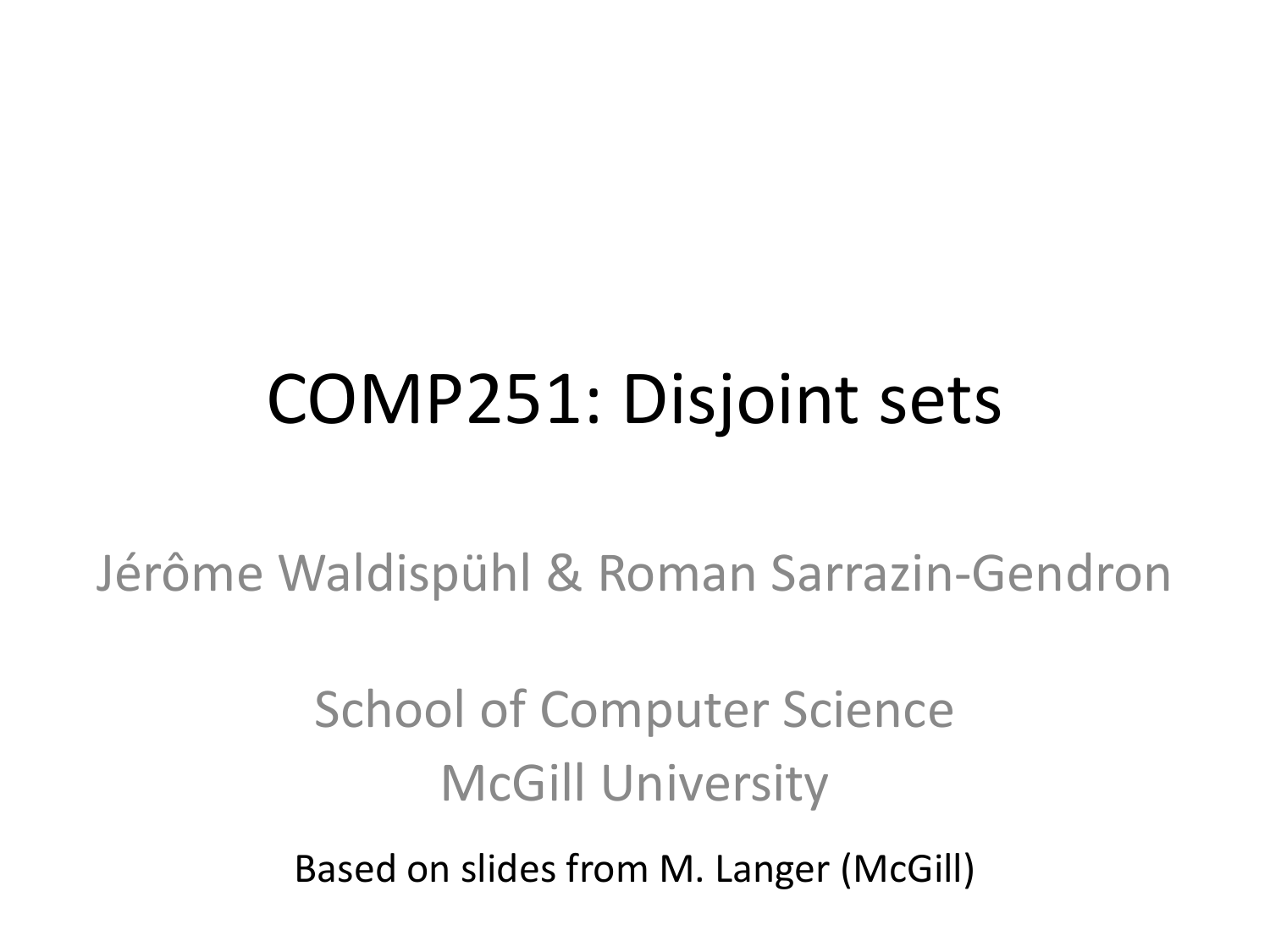## Announces

- Instructors' office hours are primarily to answer questions about the course material
- TAs can help you with assignments, but they are not here to debug your code
- Assignments aim to help you understanding the class material
- Codepost:
	- Register!
	- You don't need to wait email confirmation to start
	- If your program is complete, codepost may crash because some tests (e.g., infinite loops) cannot yet be run.
	- Beware of plagiarism or sharing code
- Start early!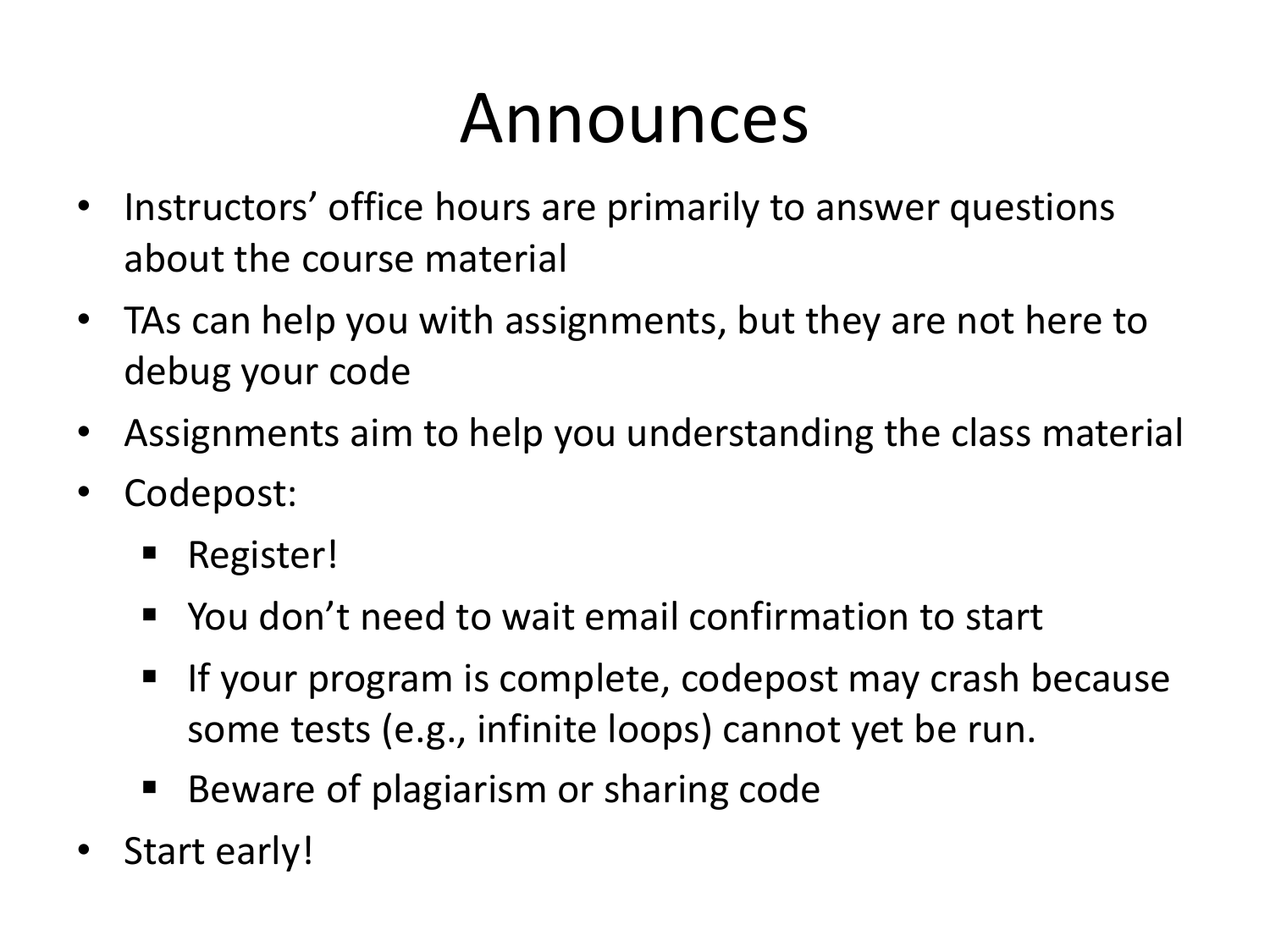## Problem

Let G=(V,E) be undirected graph, and A,  $B \in V$  two nodes of G.

Question: Is there a path between A and B?

#### But **we are not interested in knowing the path between A and B**.

Is there a faster way to solve this problem than with an explicit search (i.e., faster than DFS or BFS)?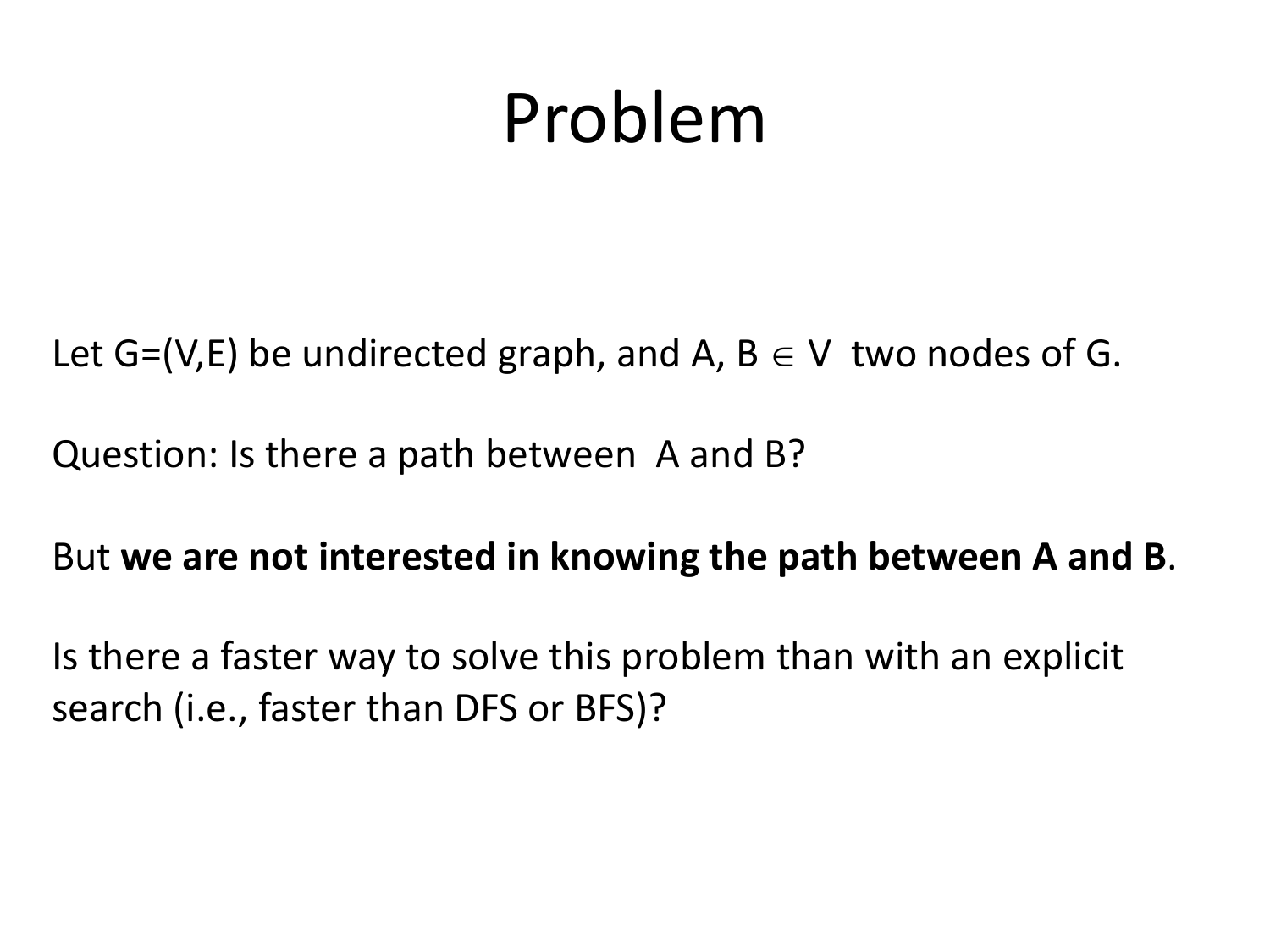## Connected components

Connected component: Set of nodes connected by a path.



Our question becomes: Are 2 nodes A & B in the same component?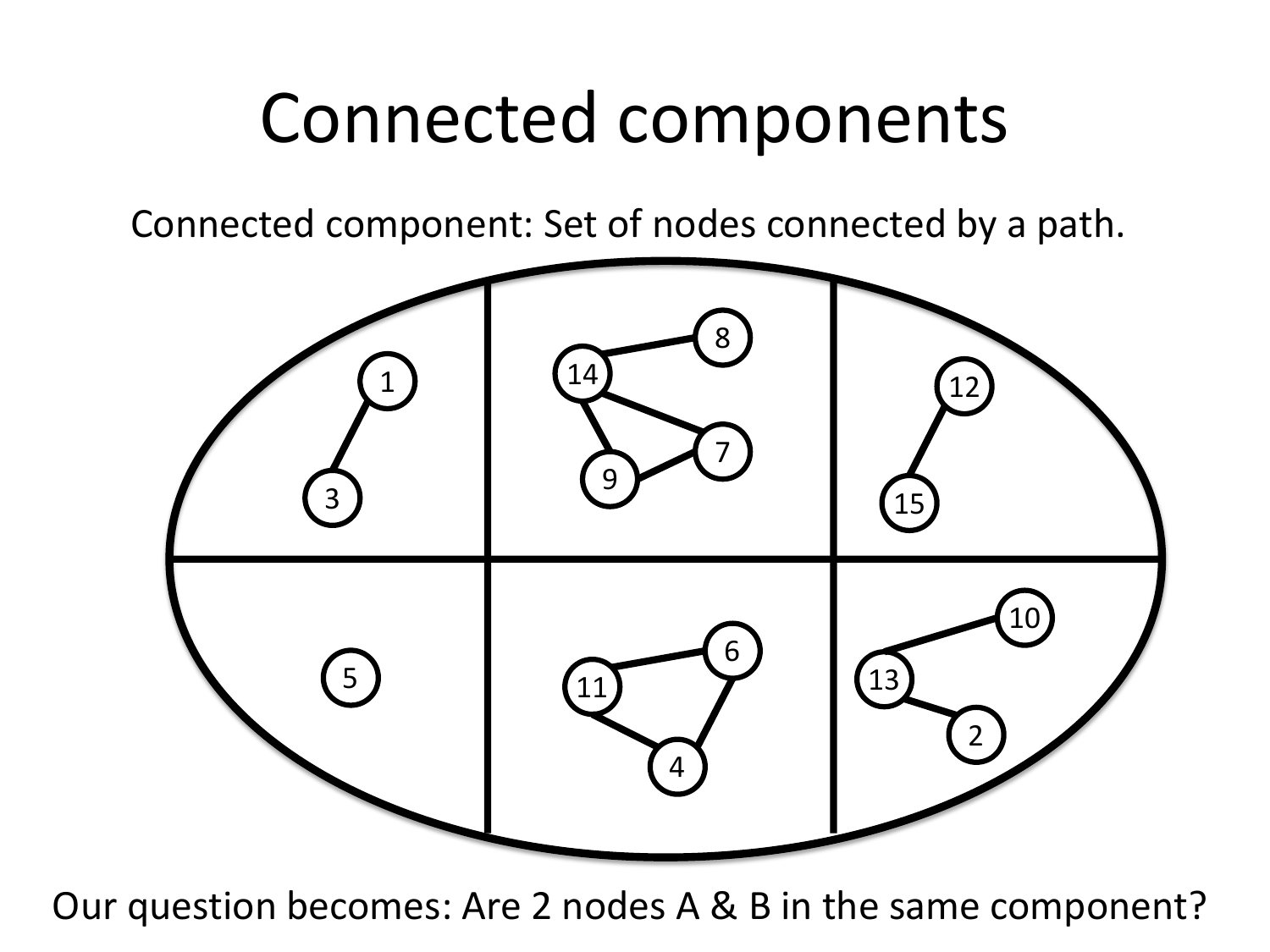## Partition

Generalization: Set of object partitioned into disjoint subsets.

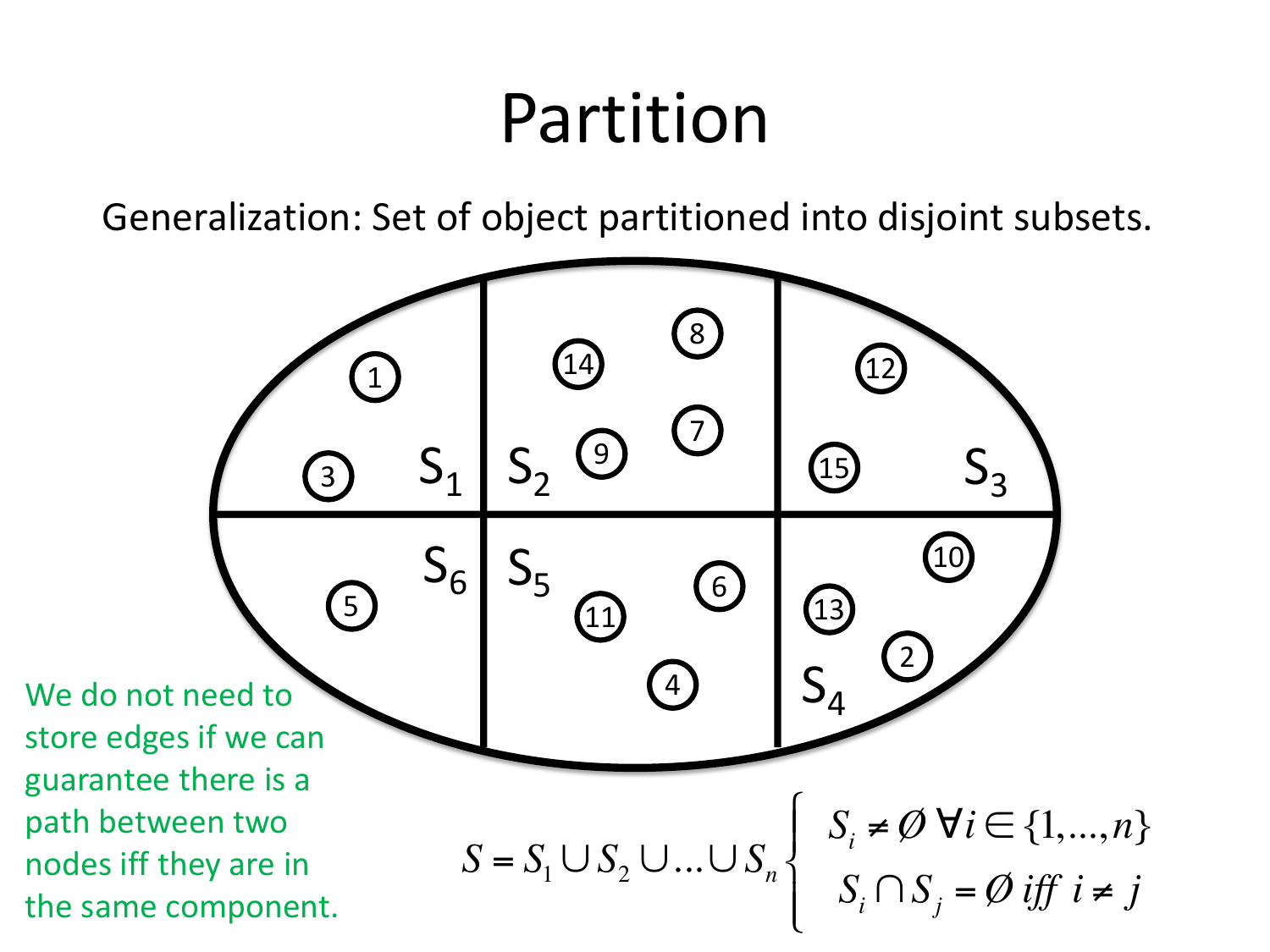# **Motivations**

- Data structure used to manage sets and perform classical operations (union, find, intersection…)
- Used in many algorithms we will cover in upcoming lectures (e.g. Kruskal, Floyd-Marshall)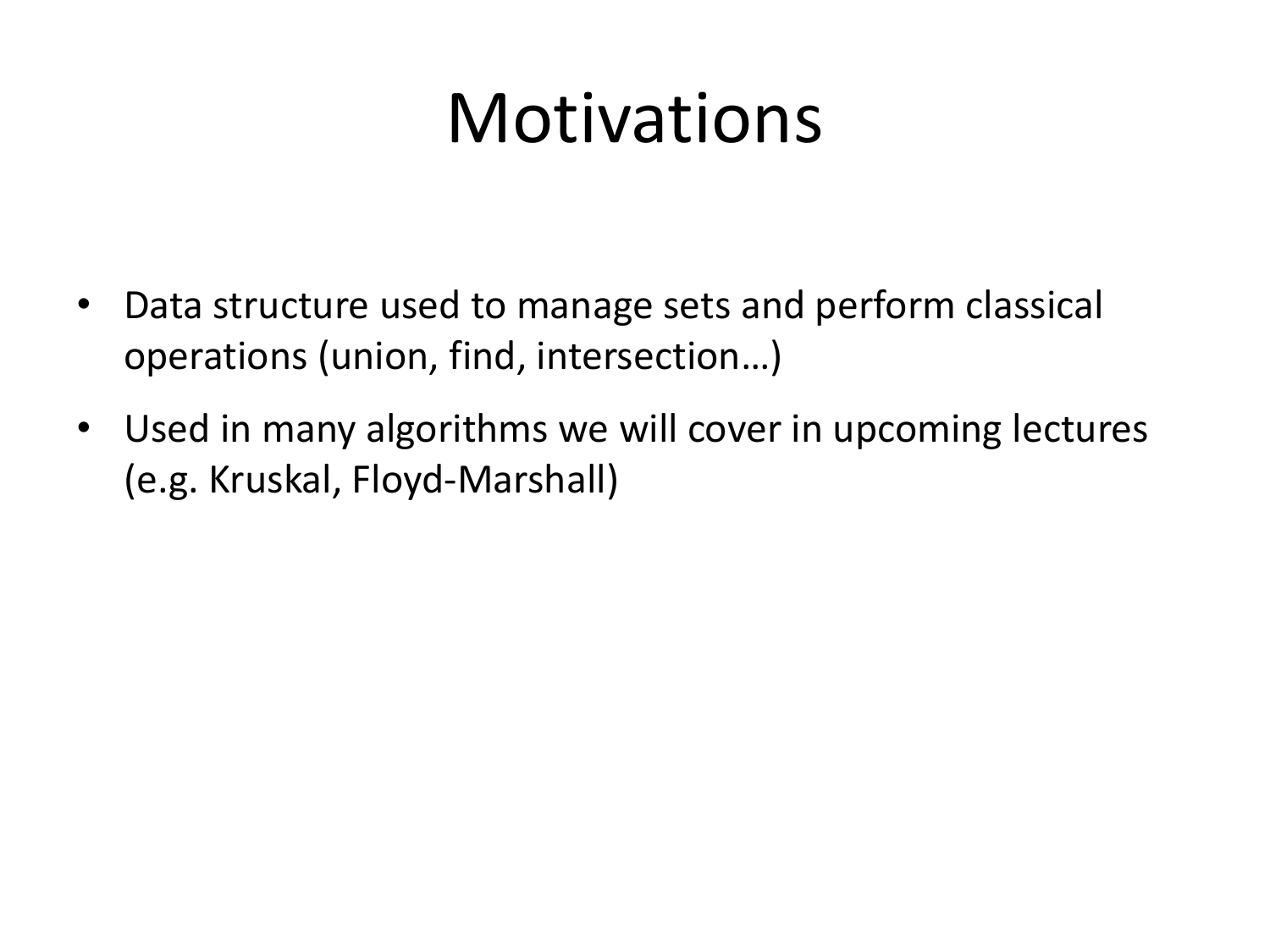

Relation R  $\subseteq$  { (a,b) : a,b  $\in$  S }

|  | $1 \quad 2 \quad 3$ | $\overline{4}$                                                                                                                               | 5 <sup>5</sup> |
|--|---------------------|----------------------------------------------------------------------------------------------------------------------------------------------|----------------|
|  |                     | $0\qquad 1$                                                                                                                                  |                |
|  |                     |                                                                                                                                              |                |
|  |                     |                                                                                                                                              |                |
|  |                     |                                                                                                                                              |                |
|  |                     | $\begin{array}{c cccc} 1 & 0 & 1 & 1 & 0 \\ 2 & 0 & 1 & 0 & 1 \\ 3 & 1 & 0 & 0 & 1 \\ 4 & 1 & 1 & 0 & 0 \\ 5 & 0 & 1 & 1 & 0 \\ \end{array}$ |                |

Any Boolean matrix defines a relation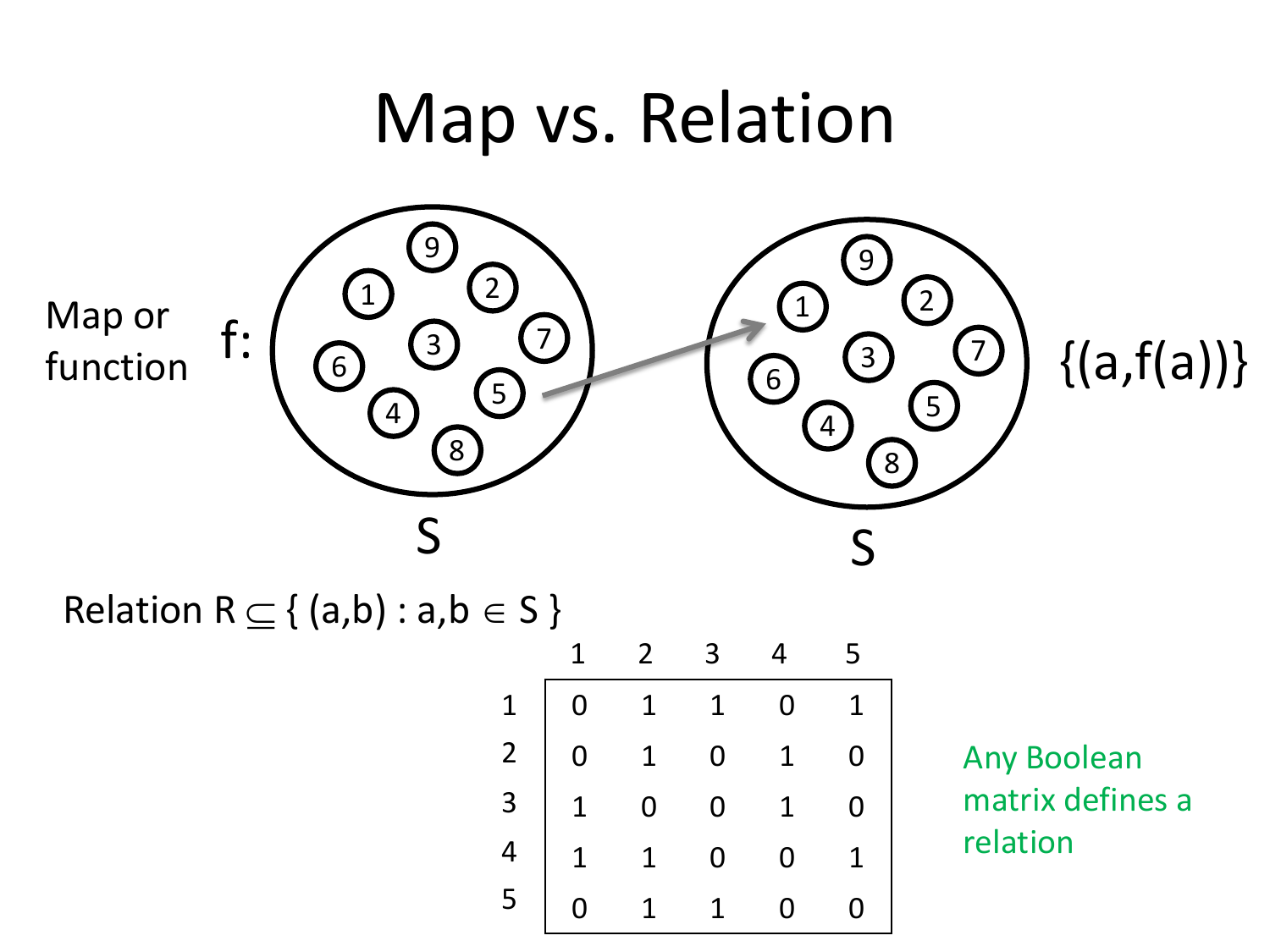### Equivalence relation



i is equivalent to j if they belong to the same set.

(more constrained that general relation)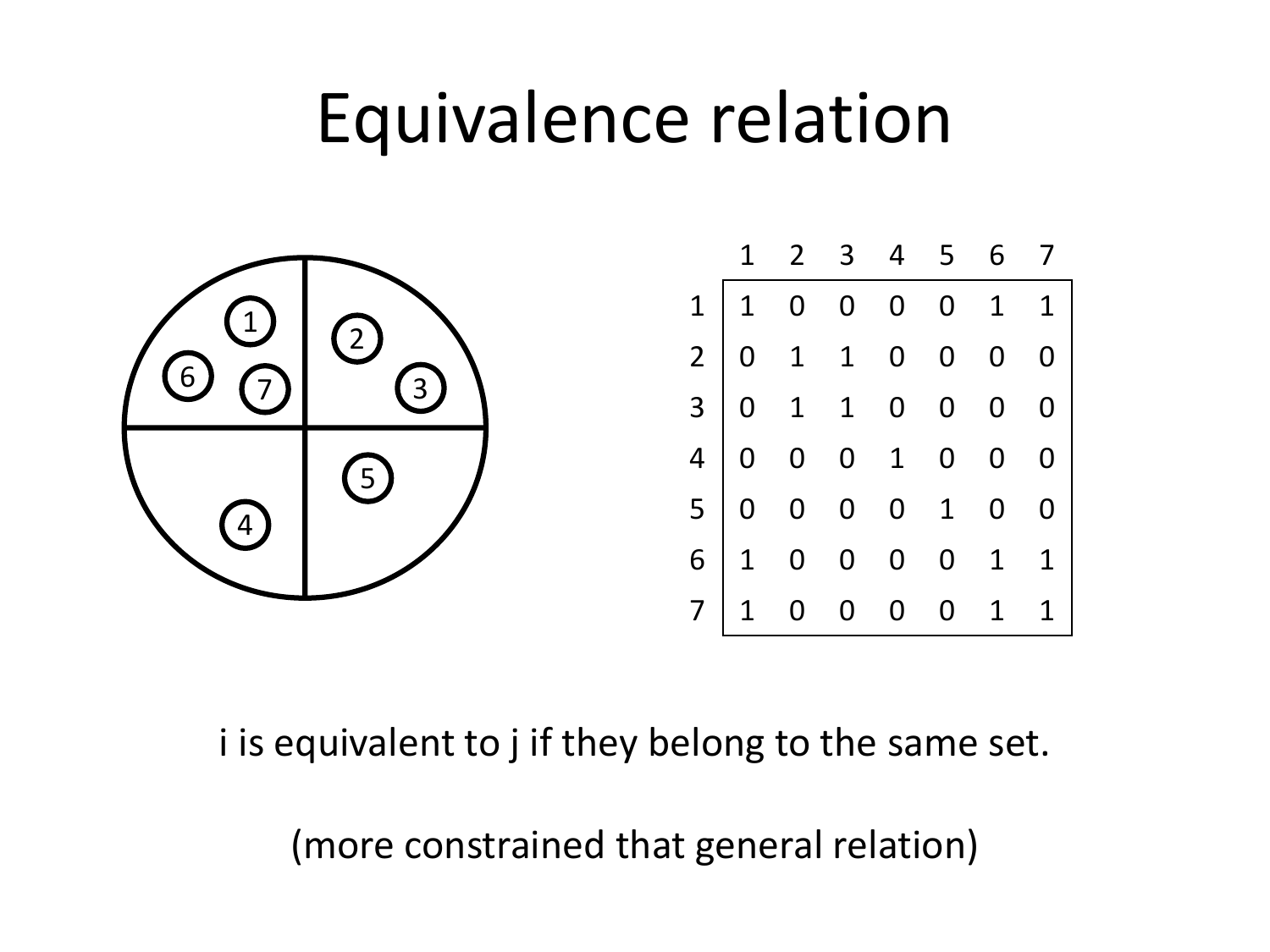# Equivalence relation

- Reflexivity  $\forall a \in S, (a, a) \in R$
- Symmetry  $\forall a, b \in S, (a, b) \in R \Rightarrow (b, a) \in R$
- Transitivity  $\forall a, b, c \in S, (a, b) \in R$  and  $(b, c) \in R \Rightarrow (a, c) \in R$

#### Example:

For any undirected graph, the connections define an equivalence relation on vertices.

- For all  $u \in V$ , there is a path of length 0 from u to u.
- For all  $u,v \in V$ , There is a path from u to v, iff there is a path from v to u.
- For all u,v,  $w \in V$ , if there is a path from u to v and a path from v to w, then there is a path from u to w.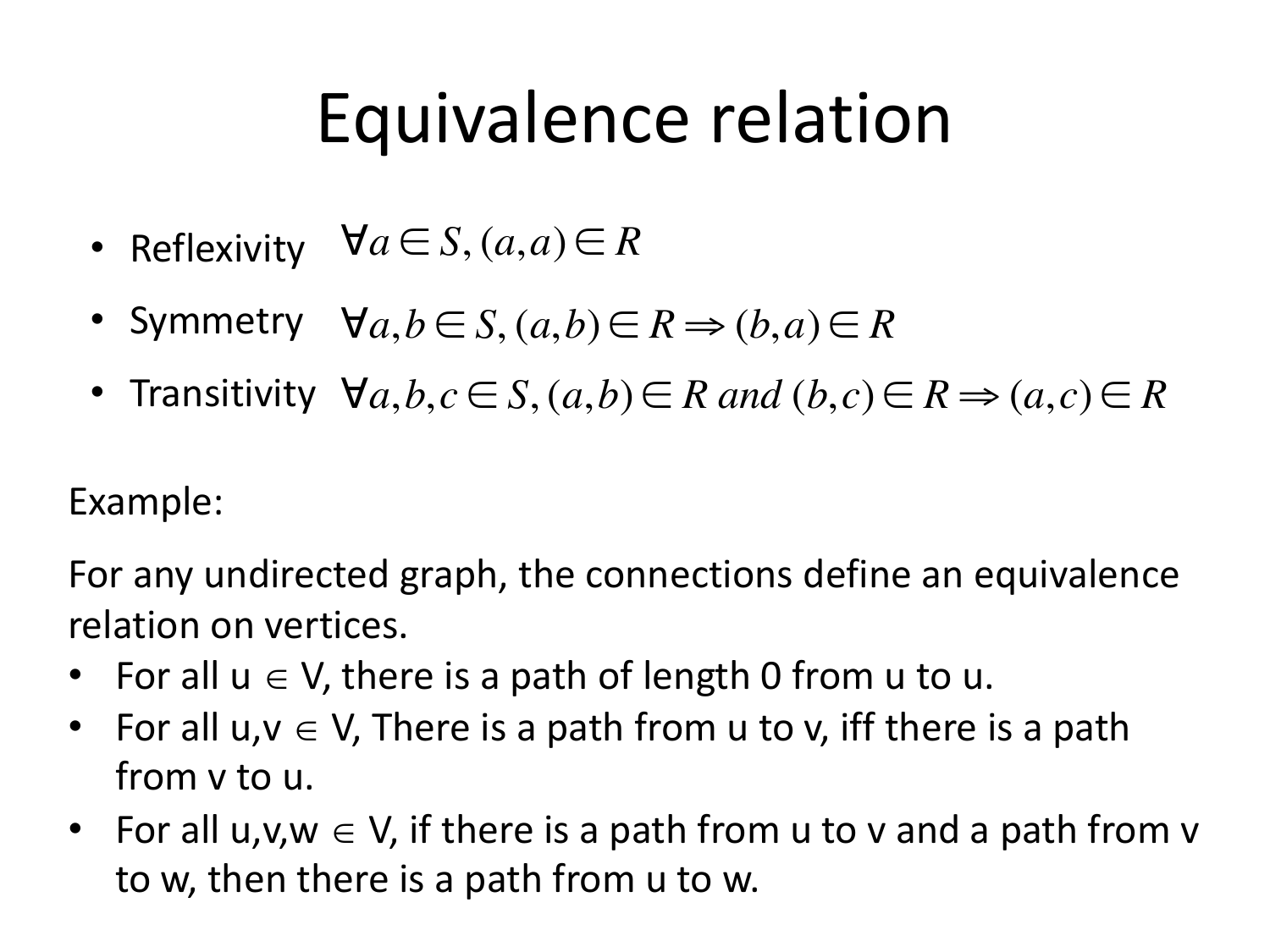# Example (Java)

equals() defines an equivalence relation on objects.

• Reflexivity:

a.equals(a)returns True

• Symmetry:

a.equals(b)== b.equals(a)

• Transitivity:

a.equals(b)and b.equals(c)implies a.equals(c)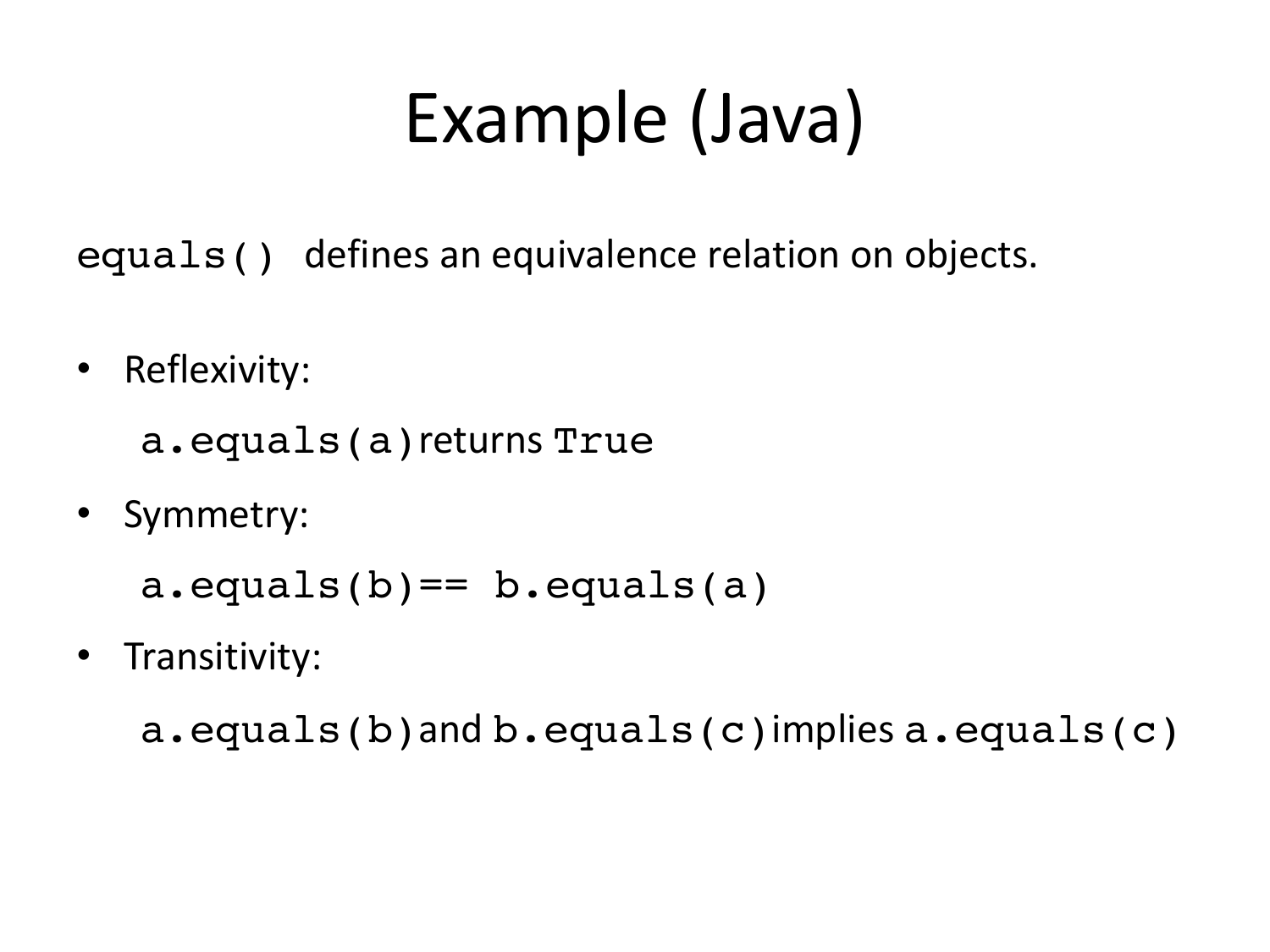# Example (Graph)

For any **undirected** graph G(V,E), *pathconnected(u,v)* defines an equivalence relation on vertices  $(u, v \in V)$ .

- Reflexivity: There is a path of length 0 from  *to*  $*v*$
- Symmetry: There is a path from  $u$  to  $v$  iff there is a path from <sup>v</sup> *to* <sup>u</sup>
- Transitivity: If there is a path from *u* to *v* and a path from *v* tow, then there a path from u tow

Our objective is to design a data structure that will store this equivalence relation on vertices.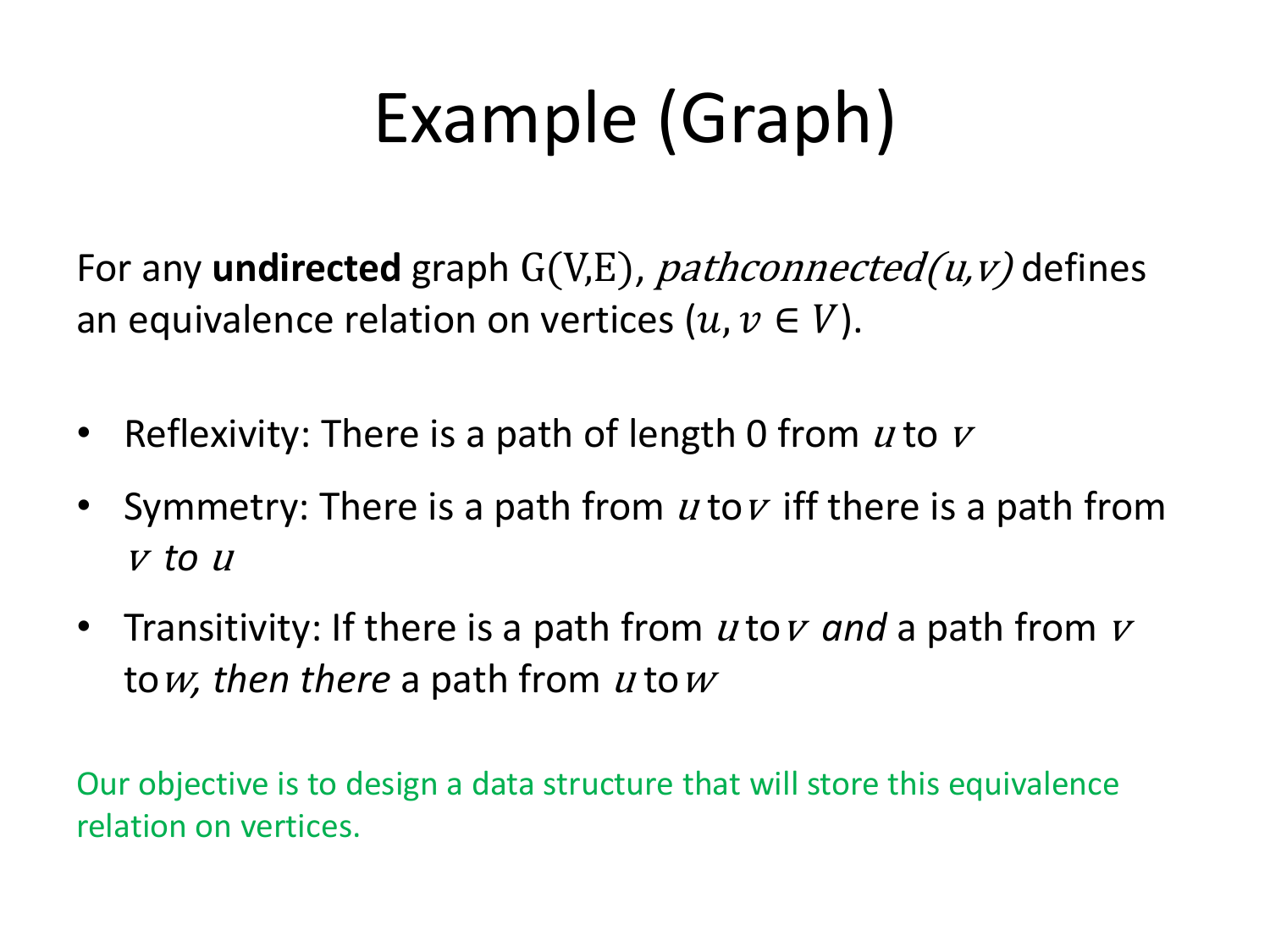## Disjoint set ADT



Each set in the partition as a representative member.

- *find(i)* returns the representative of the set that contains *i*.
- *sameset(i,j)* returns the boolean value *find(i)==find(j)*
- *union(i,j)* merges the sets containing *i* and *j*.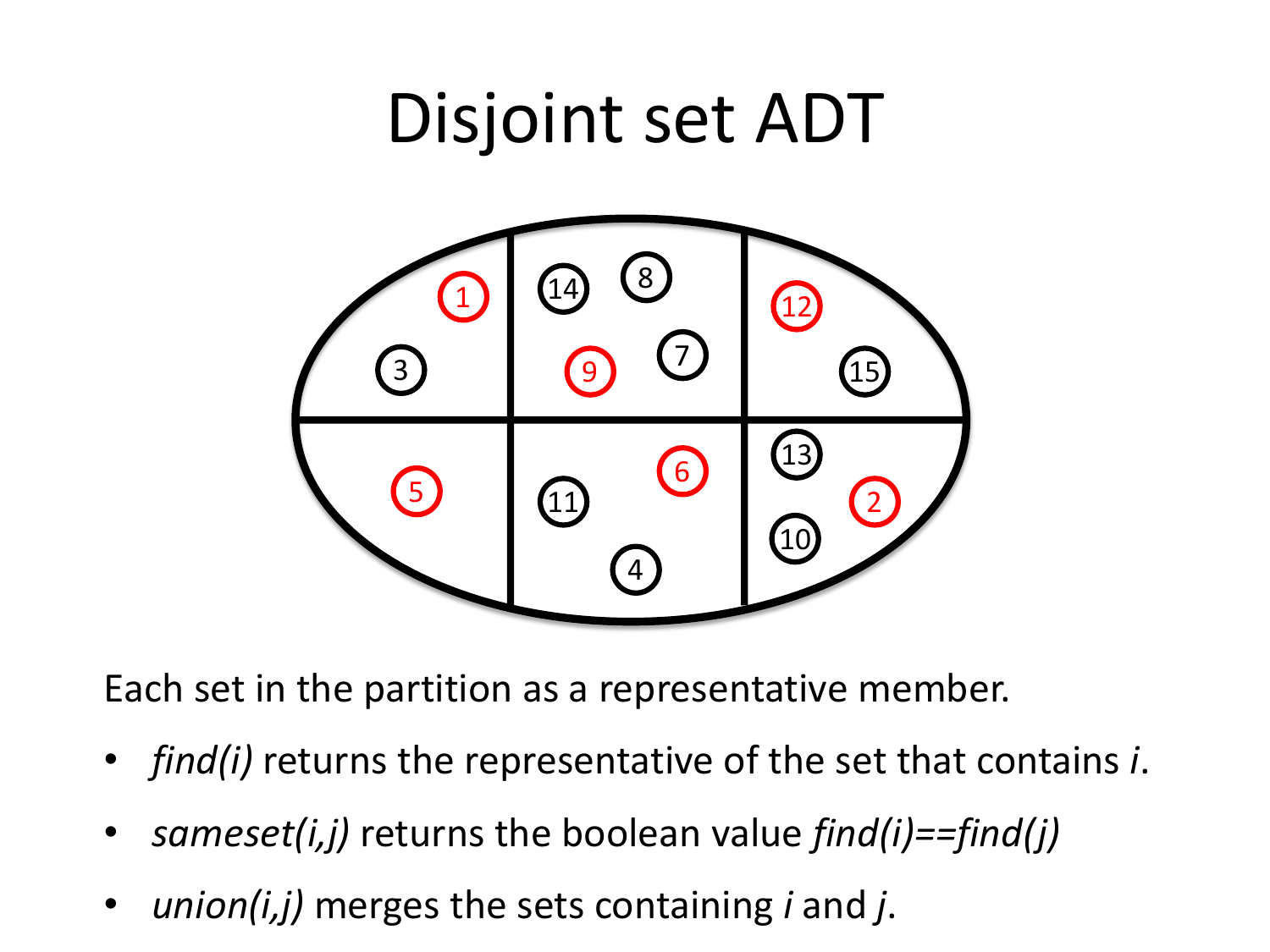# Union of disjoint sets

*union(i,j)* merges the sets containing i and j.

- Does nothing if i and j are already in the same set.
- Otherwise, we merge the set **and** need a policy to decide who will be the representative of the new merged set.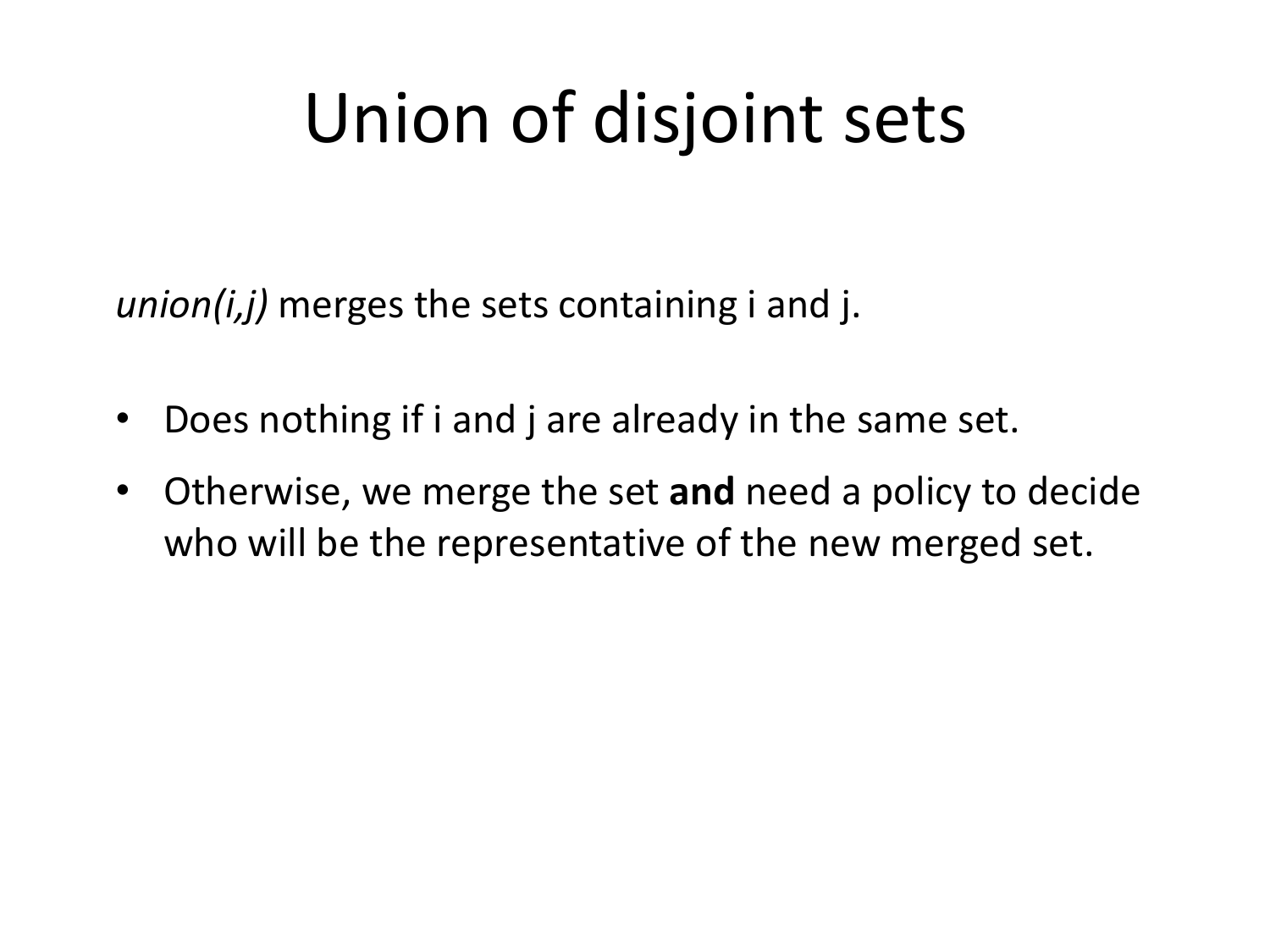# Quick find



| 1              | 1 |
|----------------|---|
| $\overline{2}$ | 3 |
| 3              | 3 |
| 4              | 4 |
| 5              | 7 |
| 6              | 1 |
| 7              | 7 |
| 8              | 7 |
| 9              | 1 |



Let Rep[i]  $\in$  { 1, 2, ..., n } be the representative of the set containing i.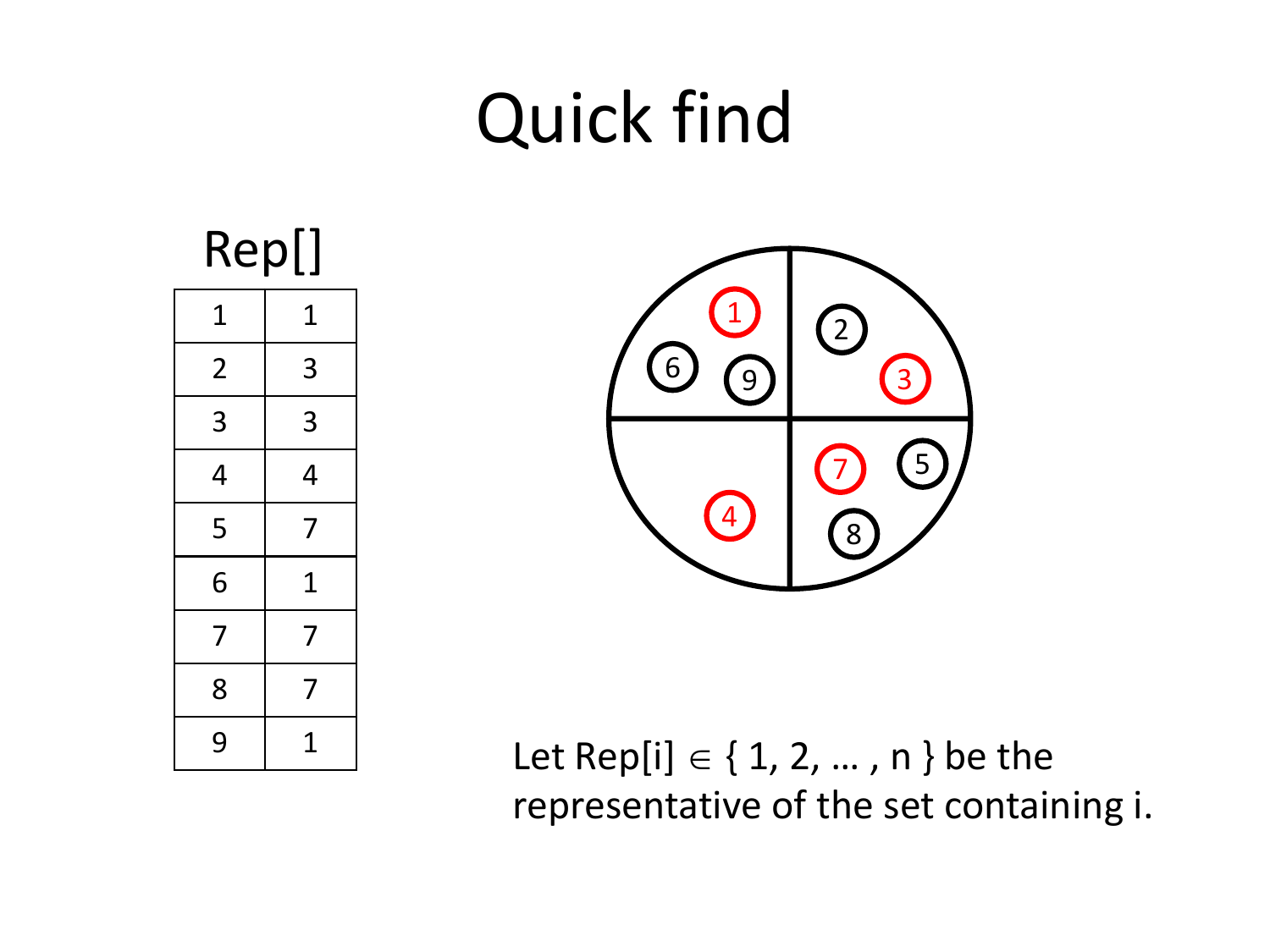# (Quick find) & union

- find(i) { return rep[i]; }
- union(i,j) merges the sets containing i and j.

Example: union(2,6)

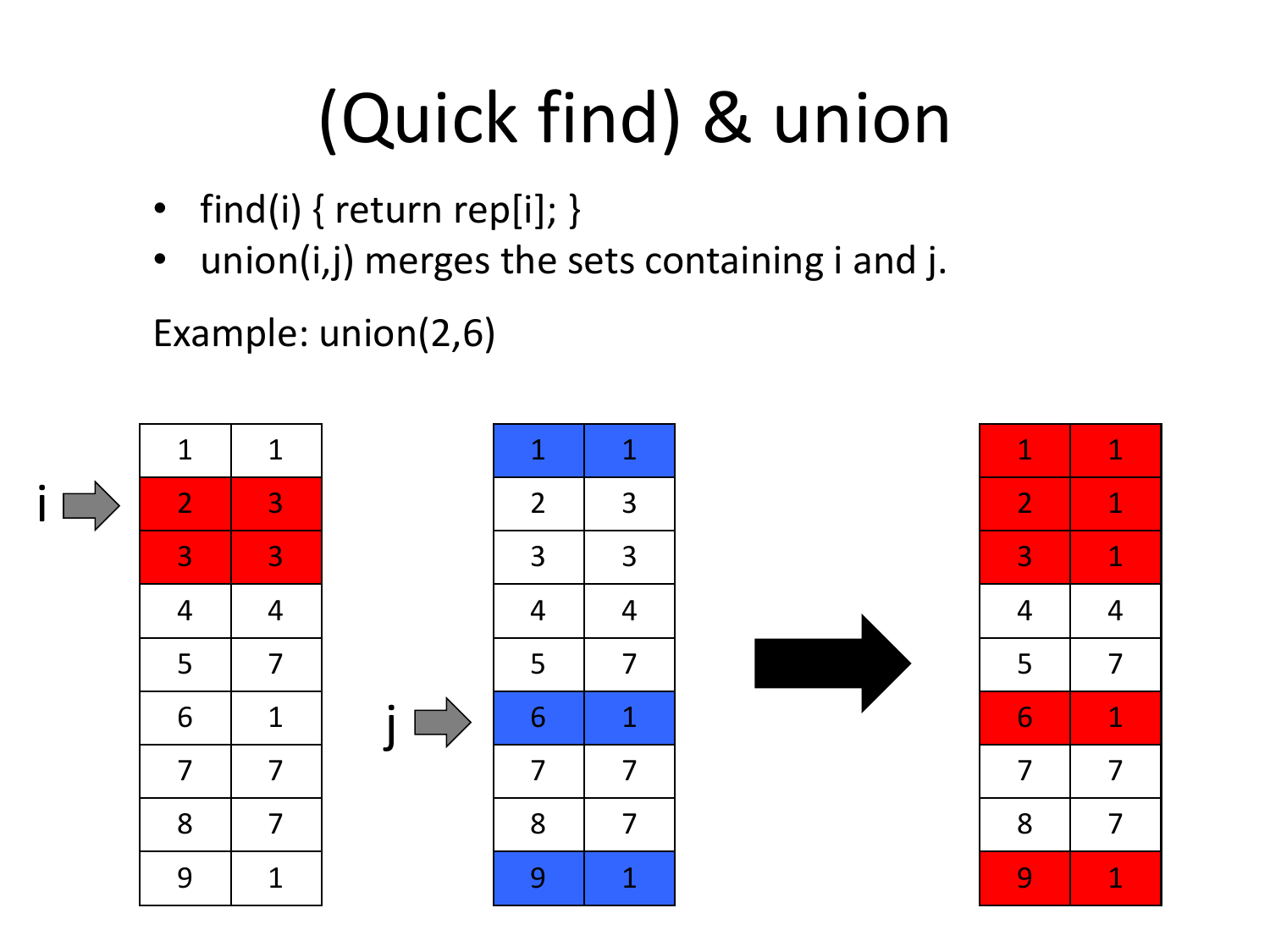```
(Quick find) & union
union(i,j) {
  if rep[i] != rep[j] \{prevrepi = rep[i];
    for (k=1; k<=n; k++) {
       if rep[k] == prevrepi {
         rep[k] = rep[j];}
    }
  }
}
```
- store value of rep[i] because it may change during the execution of the algorithm.
- O(n) running time... slow... Can we do better?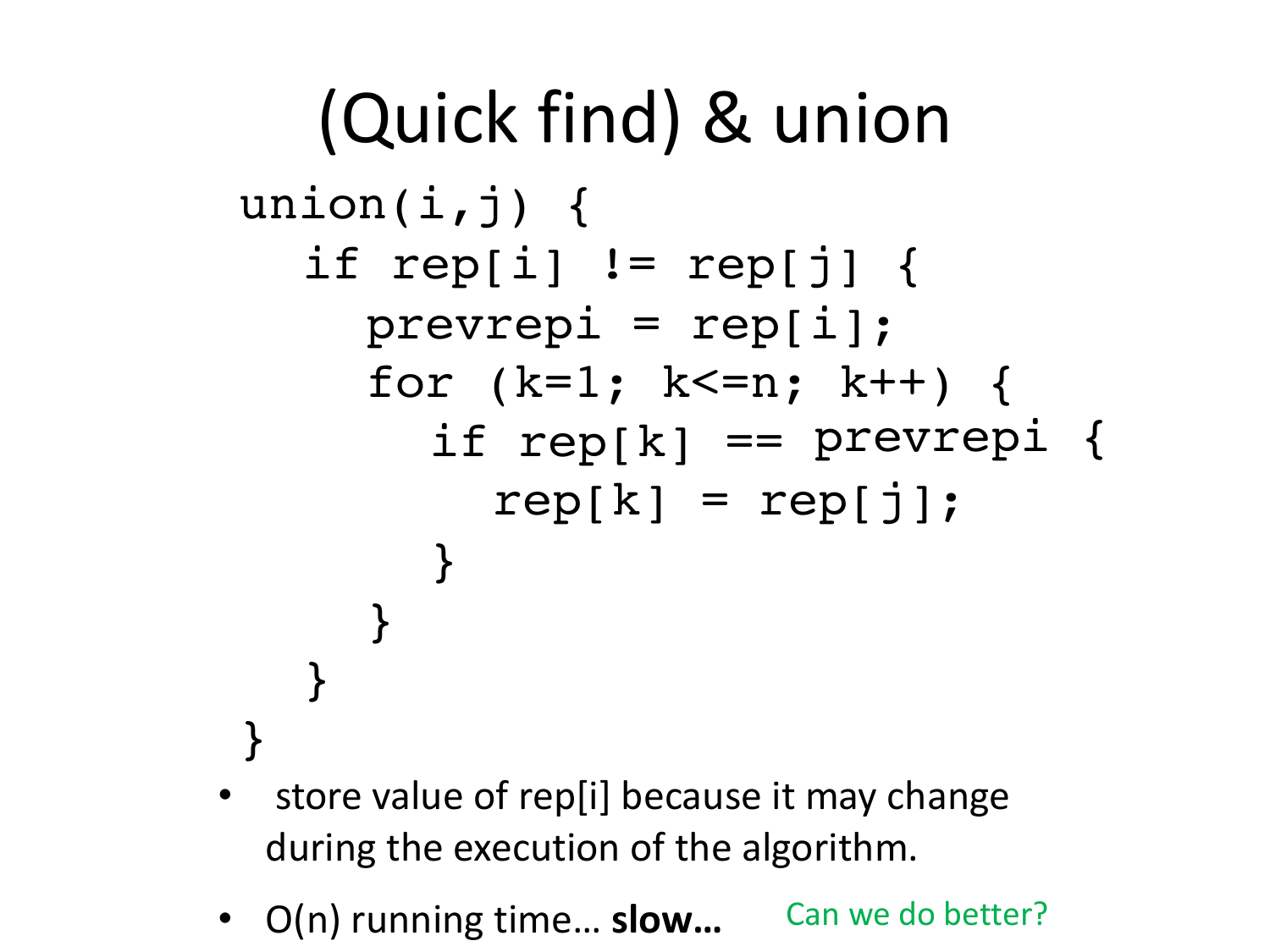## Tree representation & forests

- Represent the disjoint sets by a forest of rooted trees.
- Roots are the representative (i.e.,  $find(i) == findroot(i)$ ).
- Each node points to its parent.



IMPORTANT NOTE: *The tree structure does not necessarily represent the relationship between the stored objects.*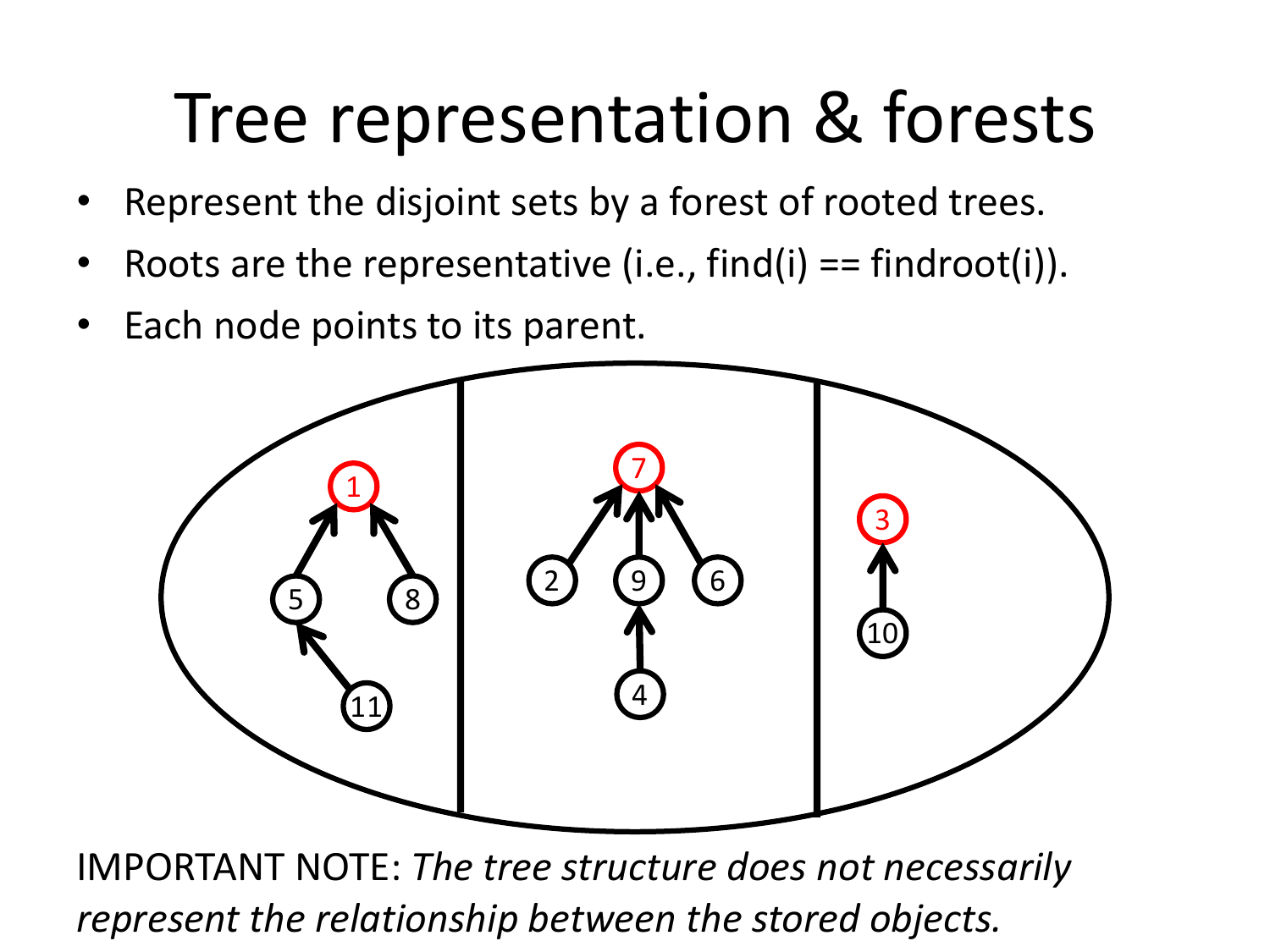## Array representation





- Non-root nodes hold index of their parent.
- Root nodes store their own value.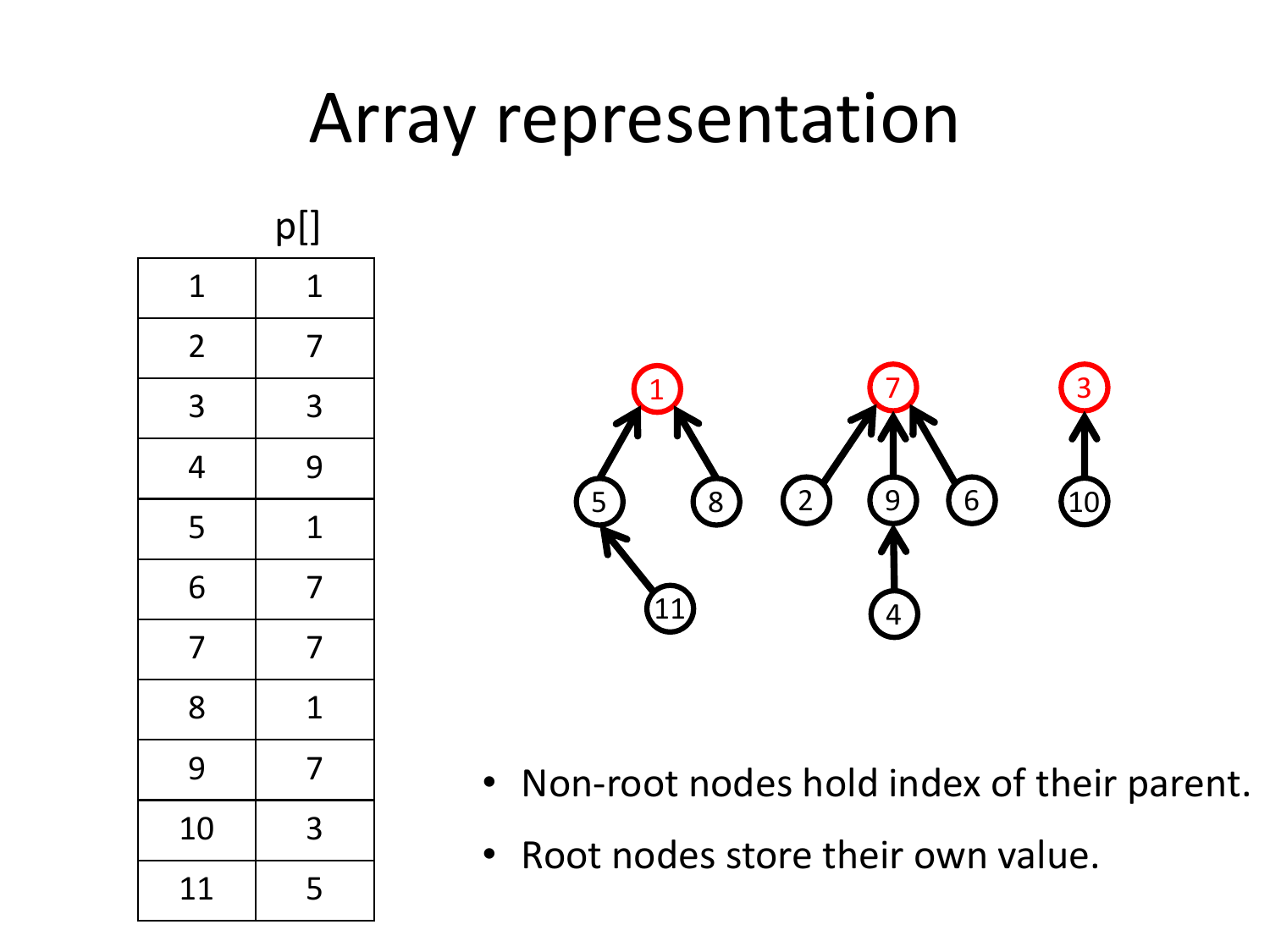# Find & Union

```
find(i) {
   if p[i] == i {
      return i;
   } else {
      return find(p[i]);
   }
}
union(i,j) {
   if find(i) != find(j) {
      p[find(i)] = find(j);}
} 
                          Find becomes a bit more 
                          complex & expensive
                          But union is much simpler 
                           & faster!
```
Remark: Arbitrarily merge the set on i into the set of j.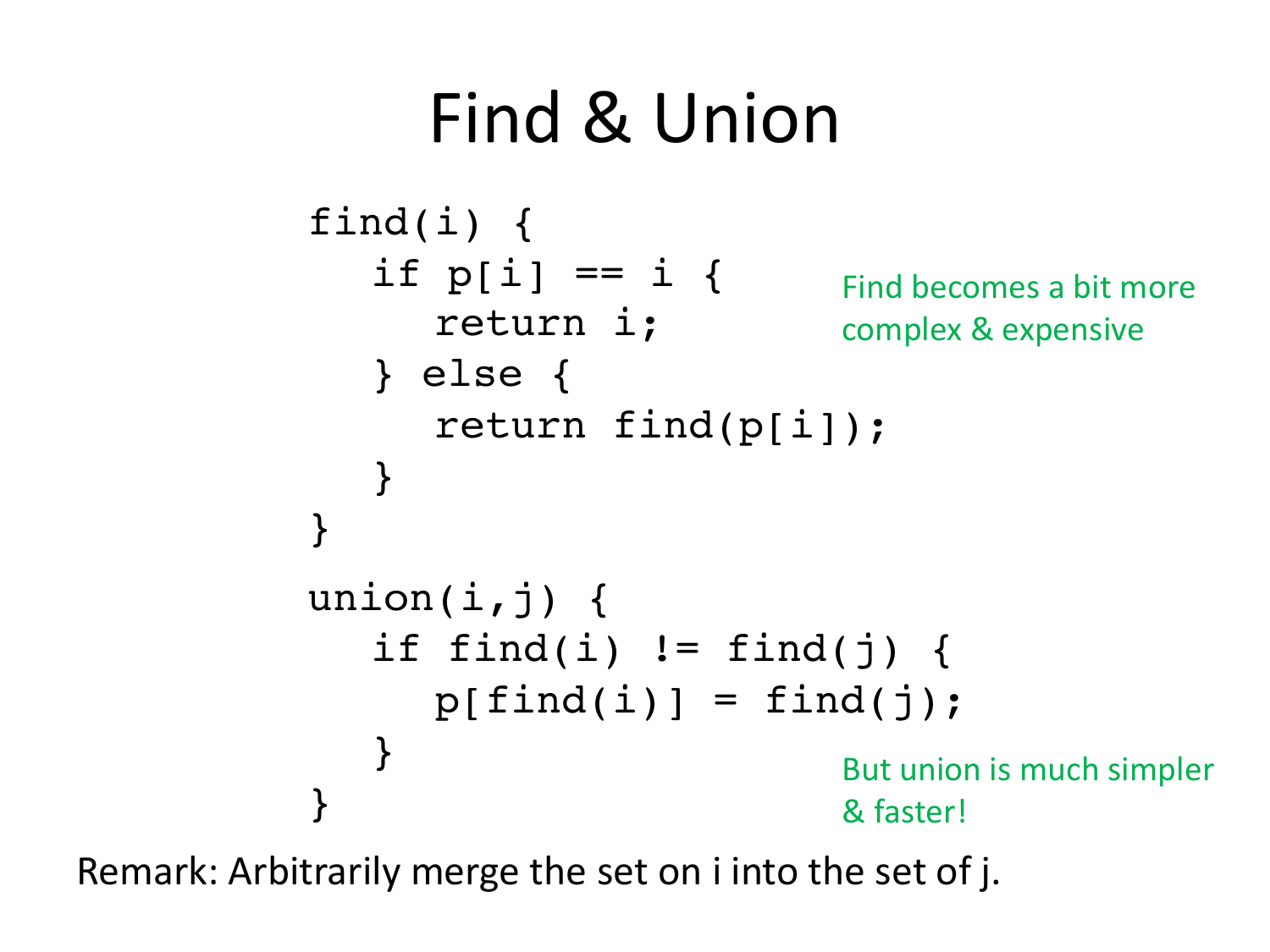## Union example

### union(9,11)

Root of the tree of 11 becomes the parent of the root of the tree of 9.

How do you decide how to merge the trees?

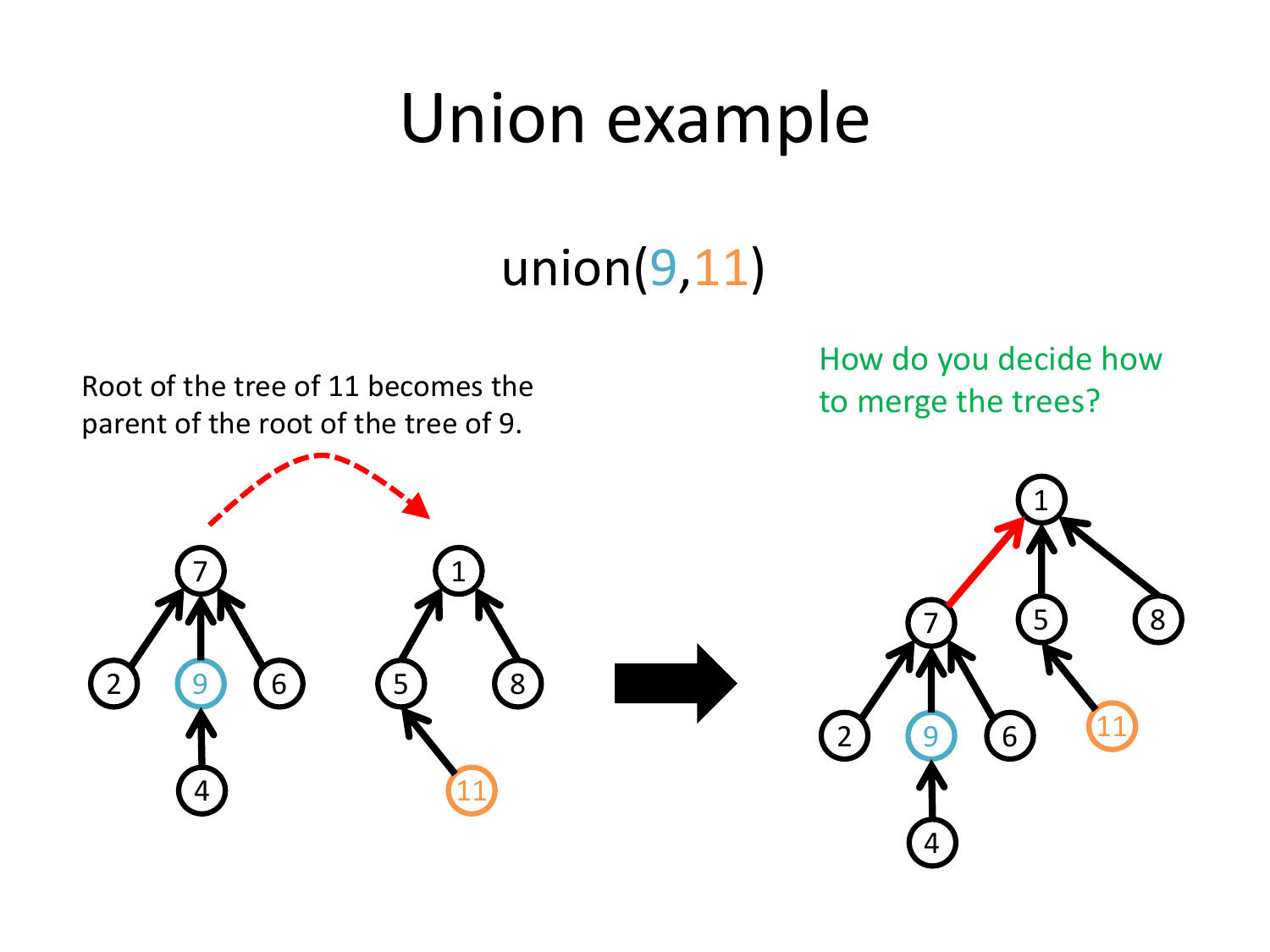### Worst case



union(1,2)

union(1,3)

union(1,4)

…

union(1,n)

Then, find(1) is O(n)…

This does not seem like a successful improvement… Can we do better?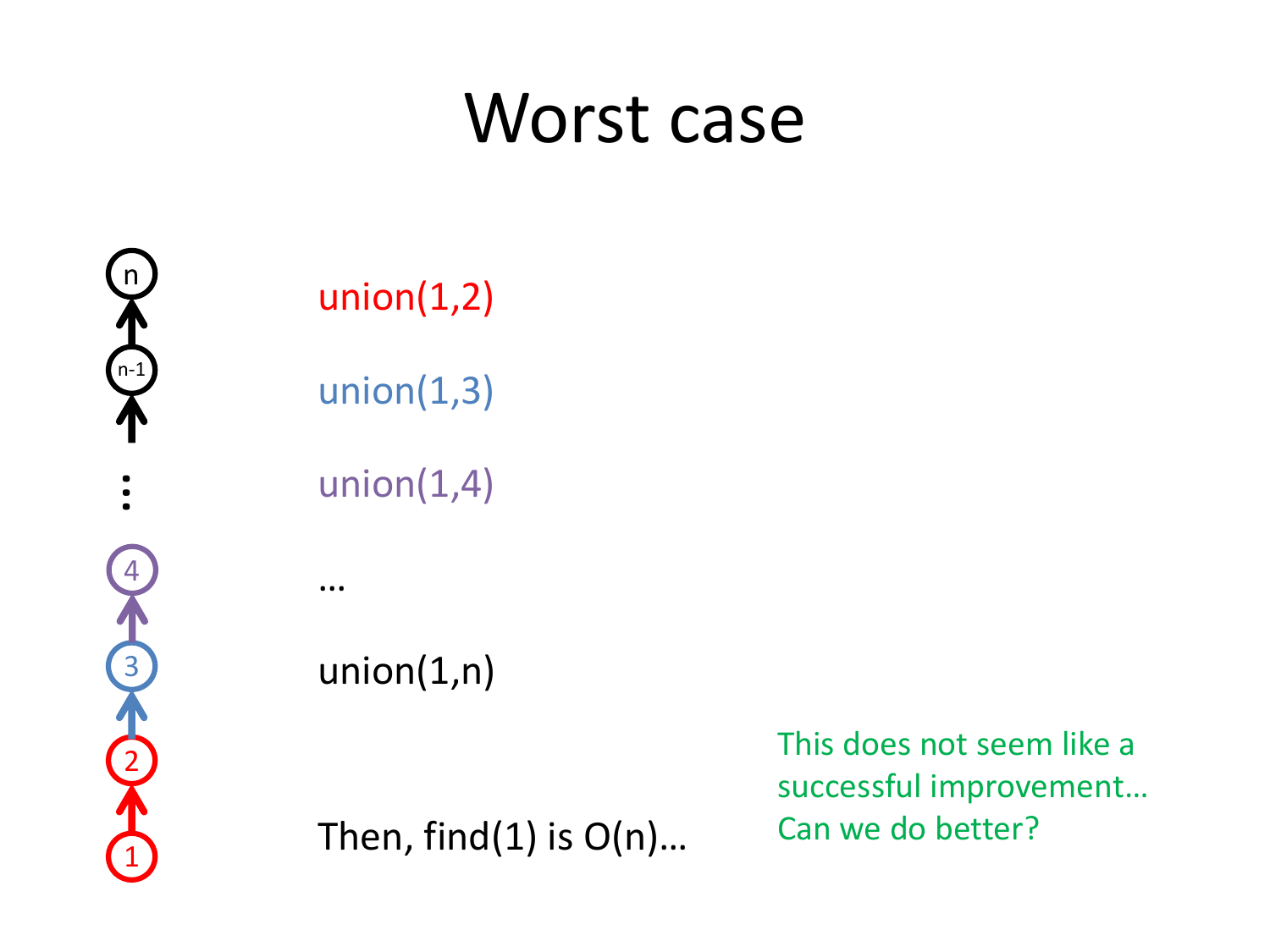We will use a heuristic to control the height of the trees after merging, and thus guarantee the efficient of find().

**Idea:** Merge the tree with smaller number of nodes into the tree with the largest number of nodes (In practice, we can also use the rank which is an upper bound on the height of nodes).

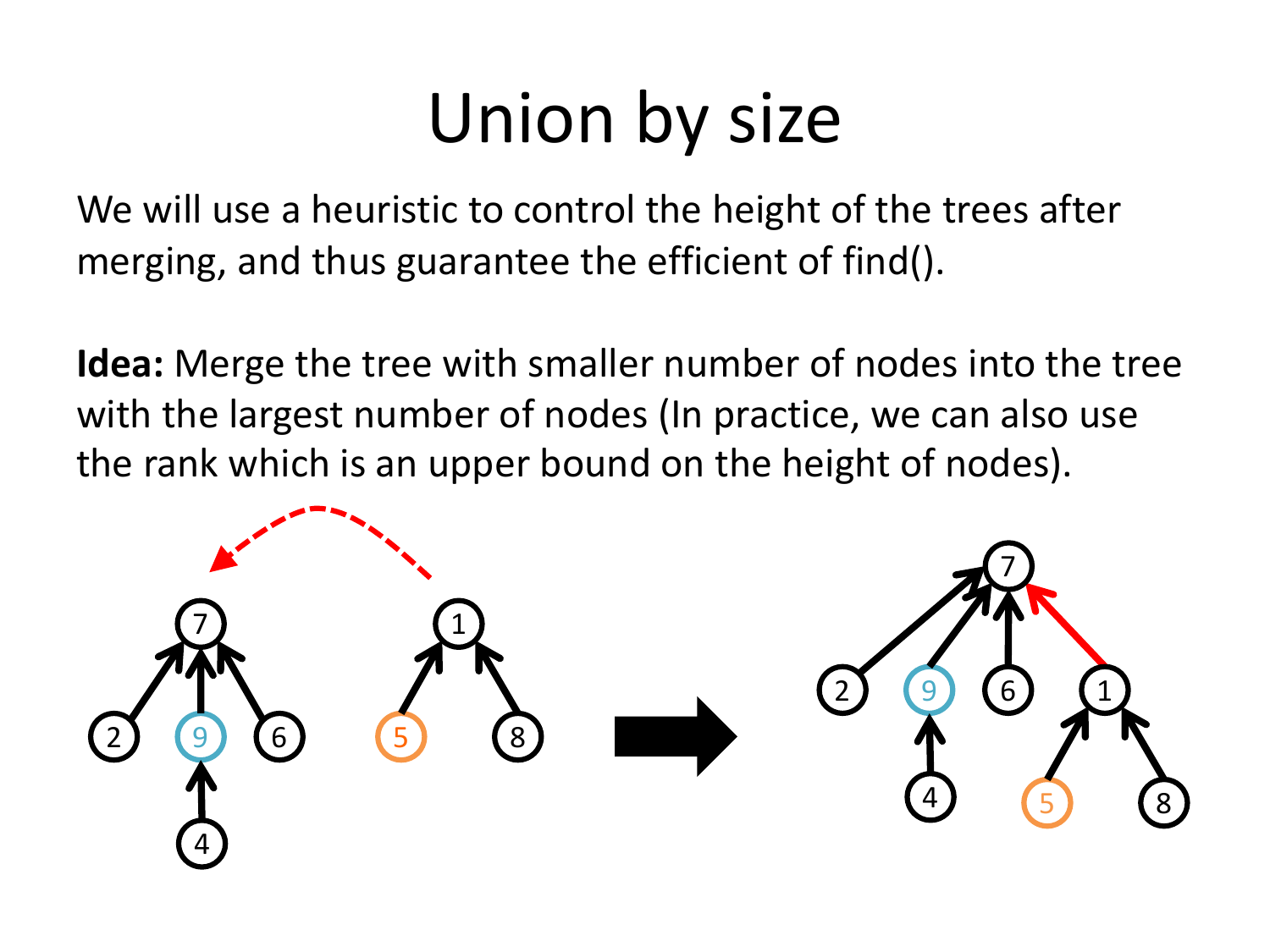**Claim:** The depth of any node is at most log n.

**Proof:**

• If union causes the depth of a node to increase, then this node must belong to the smallest tree (by definition of union).



- Thus, when the depth increases, the size of the merged tree containing this node (i.e., the smallest) will at least double.
- But we can double the size of a tree at most log n times.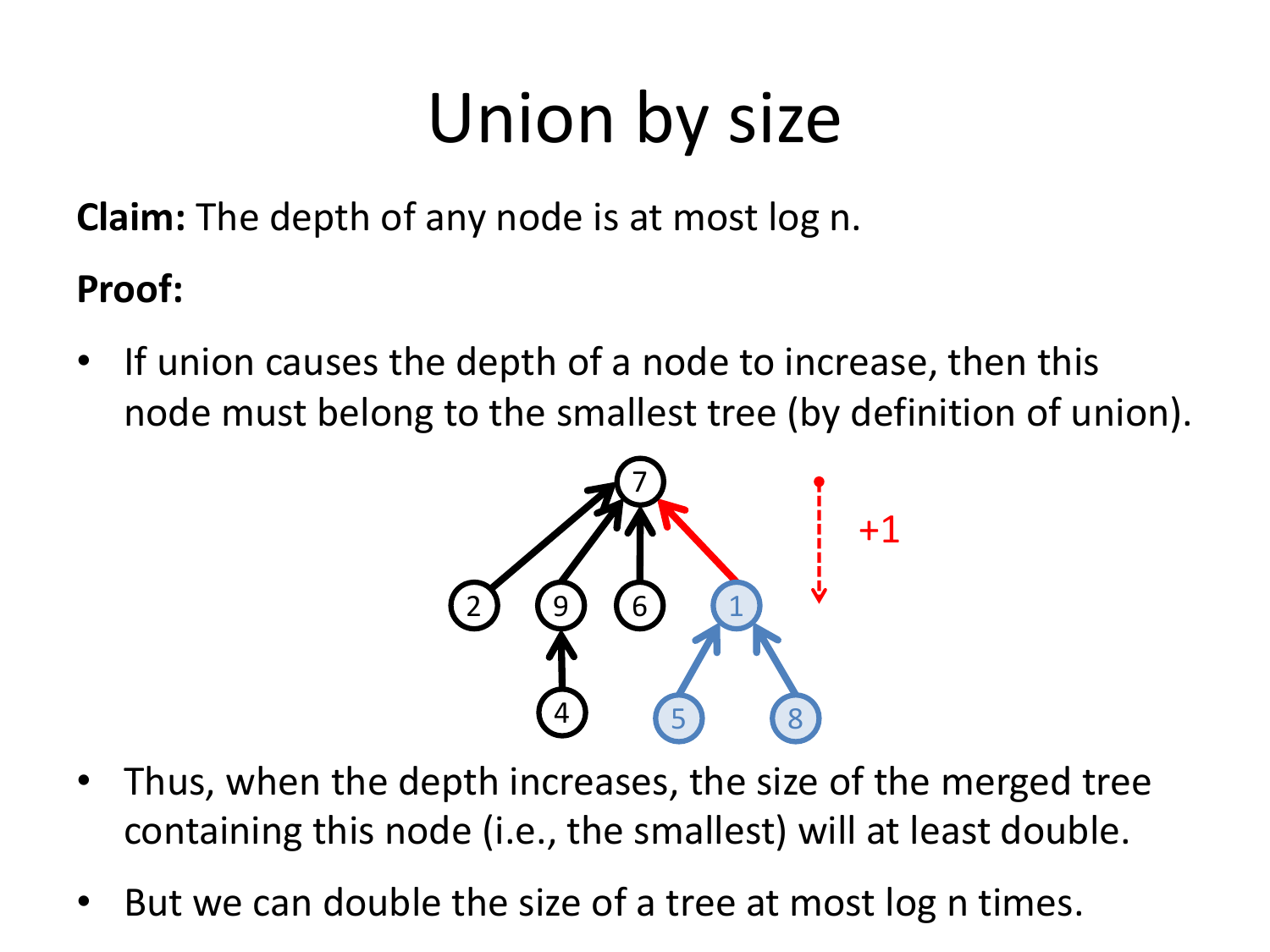# Union by height

**Idea:** Merge tree with smaller height into tree with larger height.

**Claim:** The height of trees obtained by union-by-height is at most log n.

**Corollary:** A union-by-height tree of height h has at least  $n_h \geq 2^h$ nodes.

### **Proof (Corollary):**

- Base case: a tree of height 0 has one node.
- Induction: (hypothesis)  $n_h \geq 2^h$ . Show  $n_{h+1} \geq 2^{h+1}$ .

if the height of the union increases, then both trees should be of height h. Thus, the new tree has 2 subtrees with at least 2^h nodes.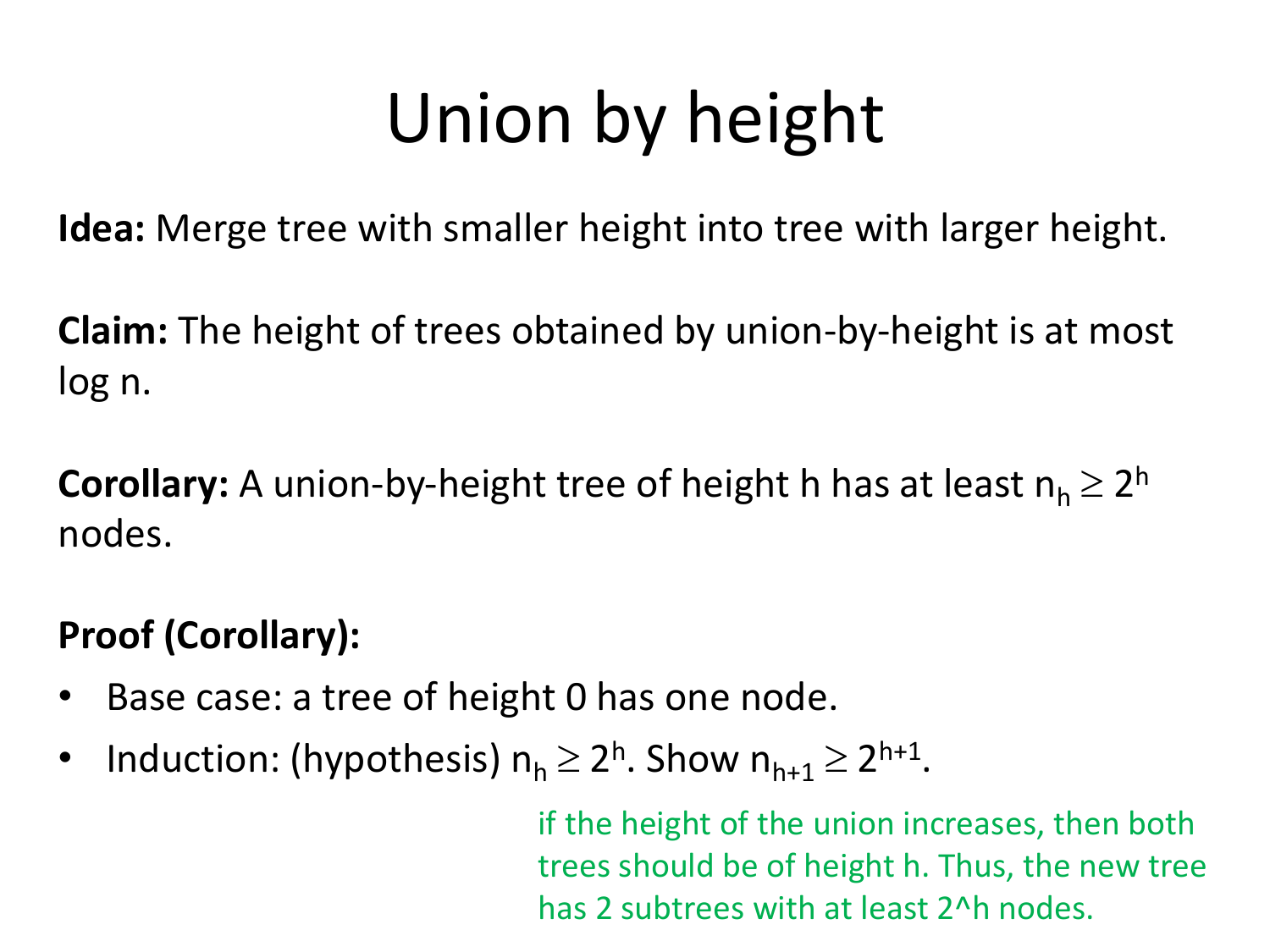# Running time



2 calls to find.

Note: These are worst case complexities.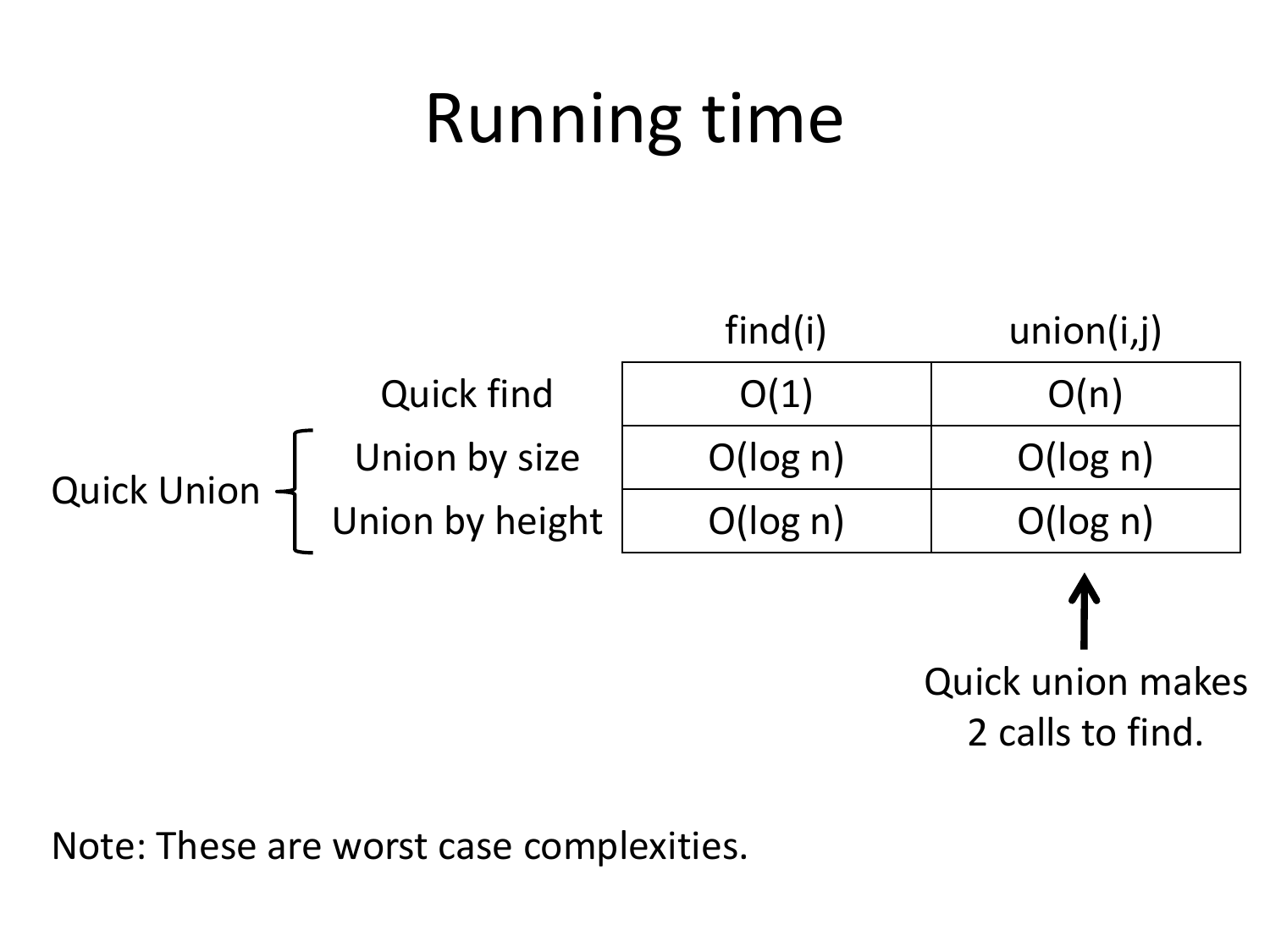# Path compression

- Find path = nodes visited during the execution of find() on the trip to the root.
- Make all nodes on the find path direct children of root.

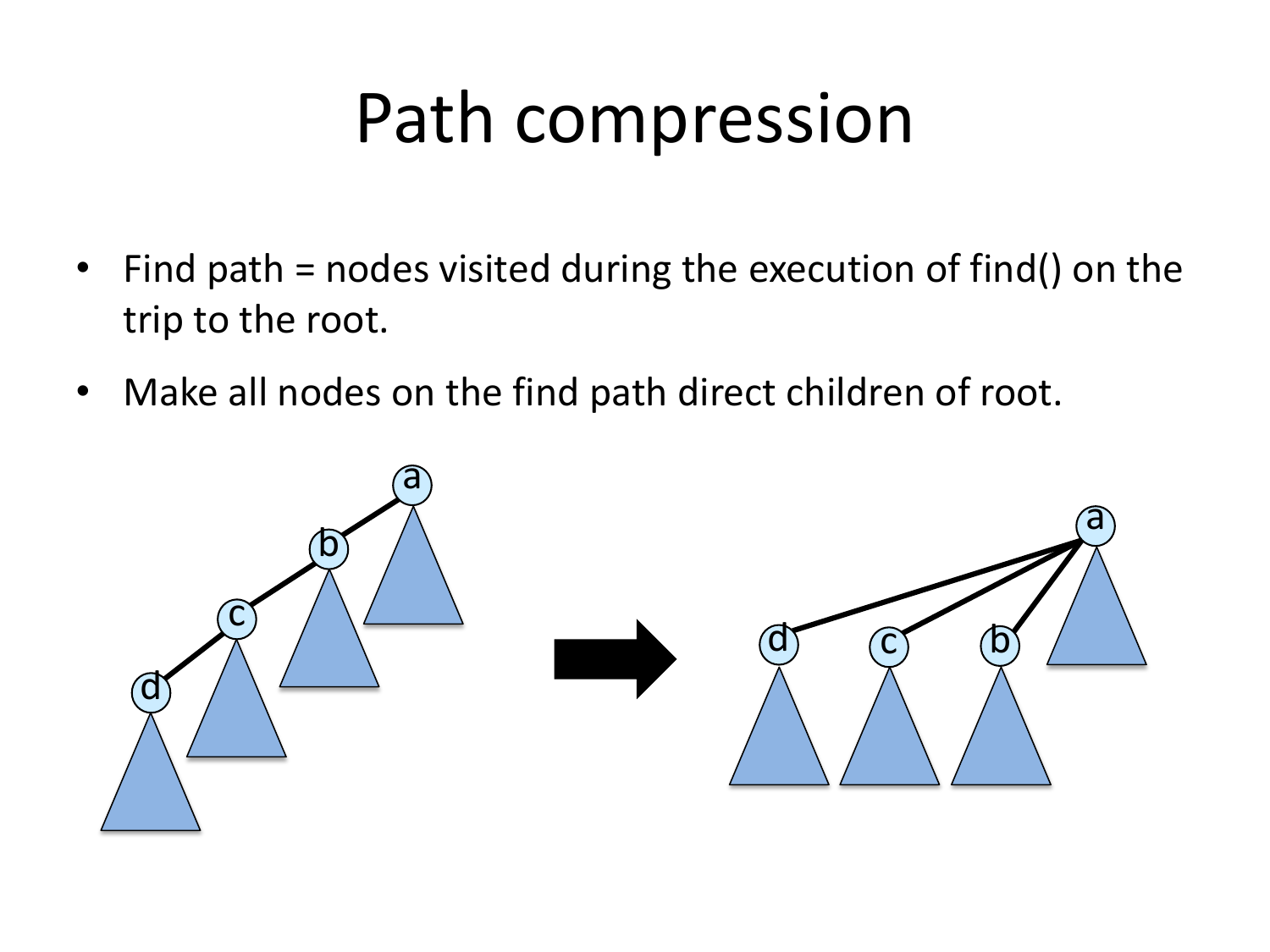### Path compression

```
find(i) {
  if p[i] == i {
    return i;
  } else {
    p[i] = find(p[i]);return p[i];
  }
}
```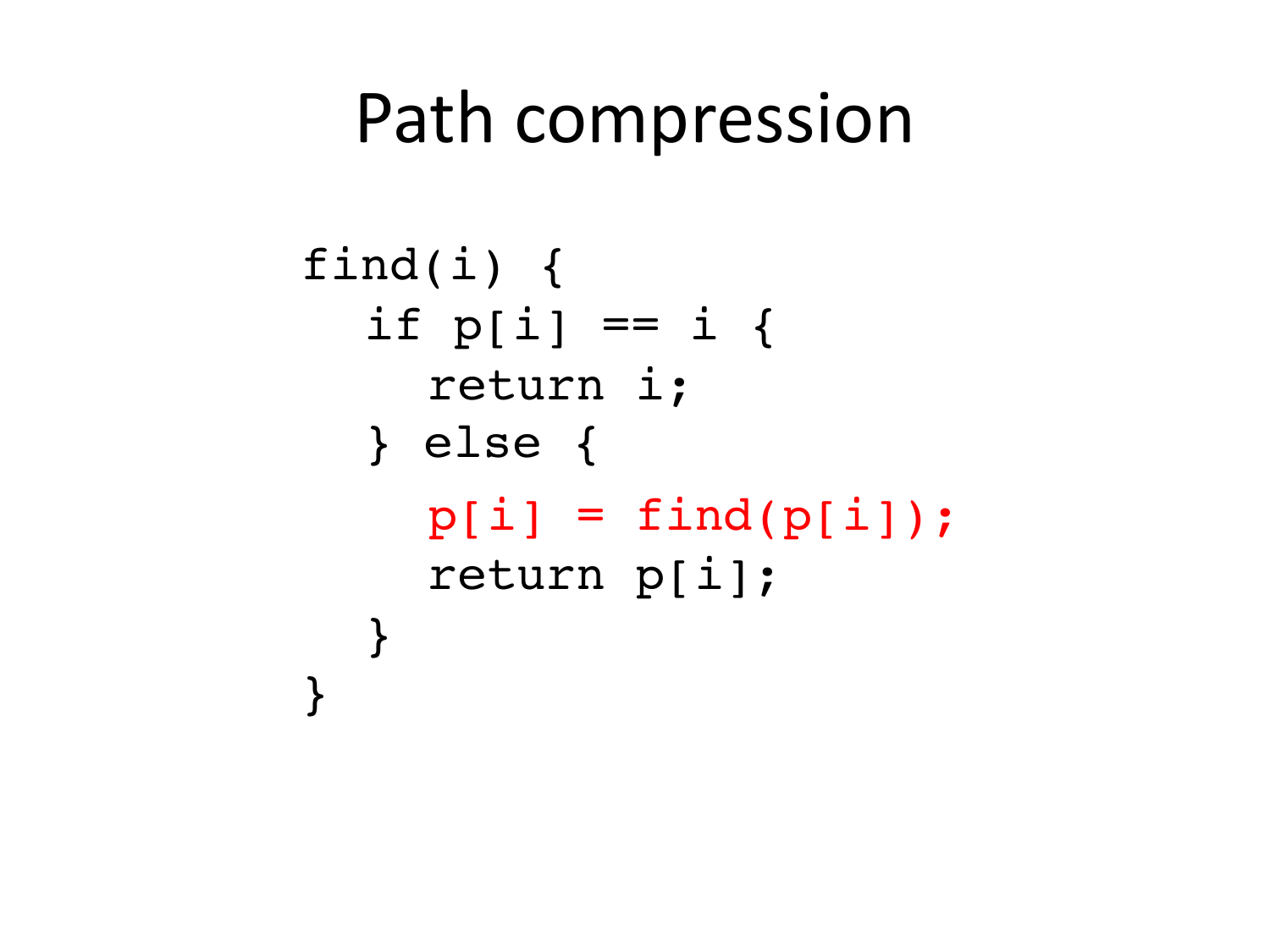# Running time

- Use union by size and path compression.
- Worst case running time is O(log n).
- However, we can show that **m union or find operations**  take O( m  $\alpha(n)$  ).

What is  $\alpha(n)$ ?

| n              | $\alpha(n)$    |  |  |
|----------------|----------------|--|--|
| $0 - 2$        | 0              |  |  |
| 3              |                |  |  |
| $4 - 7$        | $\overline{2}$ |  |  |
| $8 - 2047$     | 3              |  |  |
| $2048 - A4(1)$ |                |  |  |

Where  $A_4(1) >> 10^{80}$ !!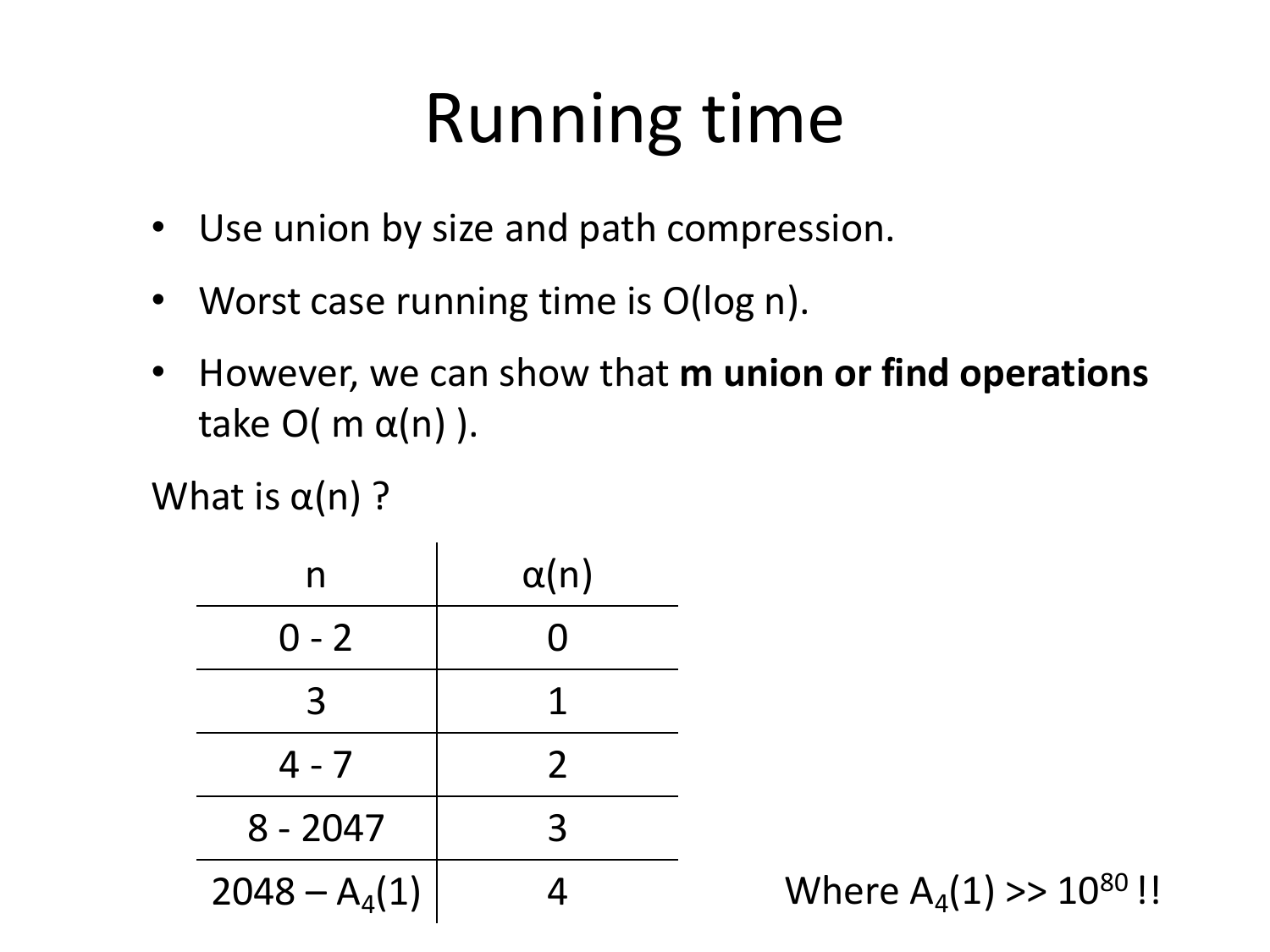# **EXTENDED PROOF OF UNION BY SIZE**

Appendix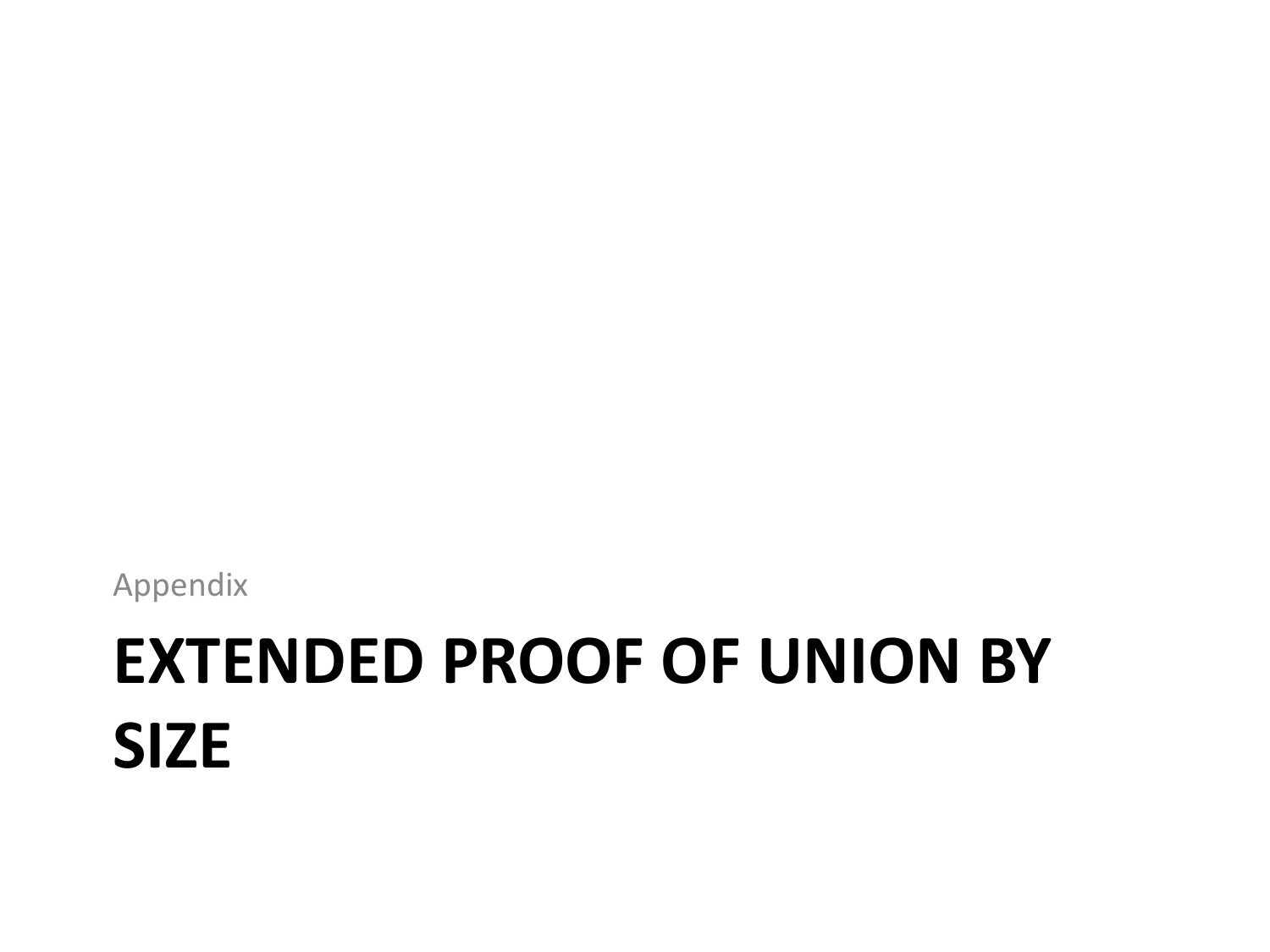**Claim:** The depth of any node is at most log n.

#### **Proof:**

If union causes the depth of a node to increase, then this node must belong to the smallest tree.



In the example above, we are grafting the blue tree to the root of the back tree because the former is smaller (e.g., this could result from the operation union(5,4) for instance). Indeed, the paths from any node of the blue tree to the new root (i.e., the depth) increased by 1 because of the red edge.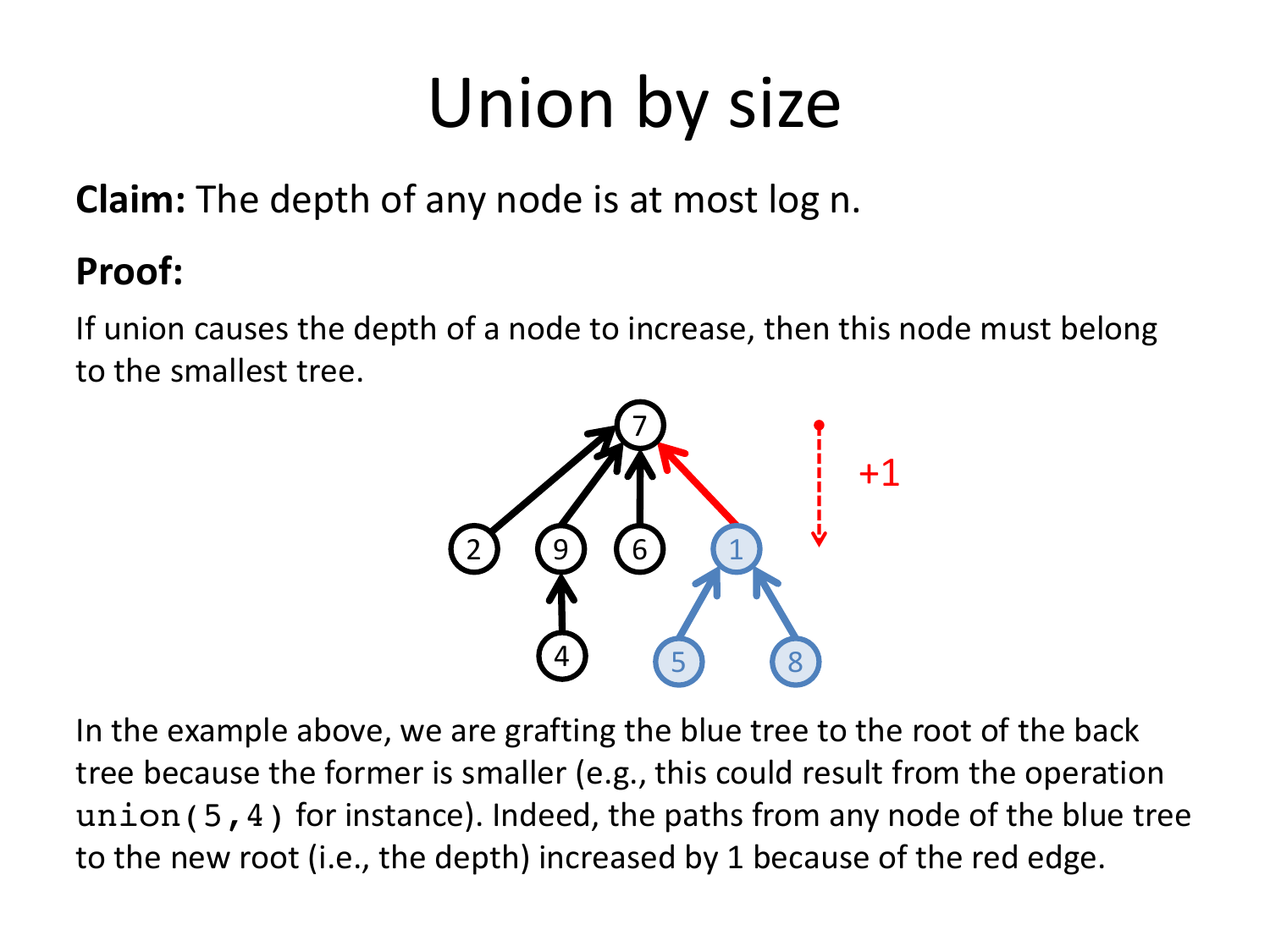**Claim:** The depth of any node is at most log n.

#### **Proof:**

The size of the new tree (after union) will have at least twice the number of nodes in the smallest tree (in blue).



In other words, after union, the size of the tree that contains a node whose depth has increased will at least double. It also means that every time the depth of a node increases, the size of tree at least double.